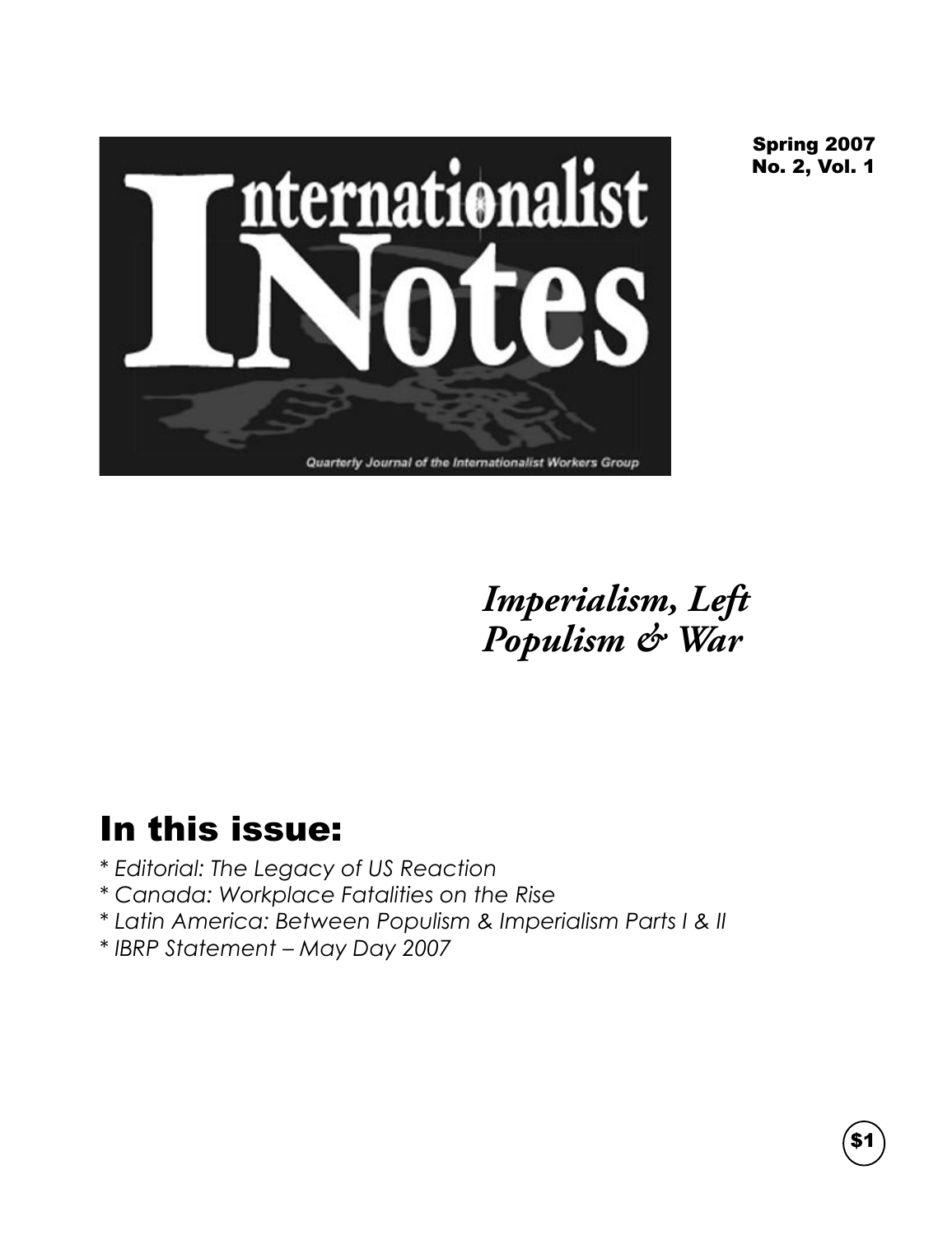### Support Internationalist Notes!

Subscription rates: One year (four issues + leaflets & pamphlets)

In the US & Canada: \$9.00US

International subscriptions: \$10.00US

Supporters subscriptions: Whatever you can give beyond the subscription cost itself.

We can accept the following: checks drawn on US banks, US Postal money orders or international money orders. All international subscriptions will require and international money order. Please make all checks payable to: IWG Publications

PO Box 14173 Madison, WI 53708-0173

# *Contents*

| Editorial: The Legacy of US Reaction                                           | 2       |
|--------------------------------------------------------------------------------|---------|
| <b>Worplace Fatalities on the Rise</b><br>Between Populism & Imperialism Pt. I | 8<br>10 |
|                                                                                |         |
| <b>IBRP May Day Statement 2007</b>                                             | 29      |
| Platform of the IWG/GIO                                                        | 33      |
|                                                                                |         |

Internationalist Notes is the quarterly journal of the Internationalist Workers Group-Groupe Internationaliste Ouvrier, an organization of internationalist communists in the US and Canada and is affiliated with the International Bureau for the Revolutionary Party.

*Internationalist Notes* Series #4, Vol. 1, No. 2, Spring 2007 *A. Smeaton – editor*

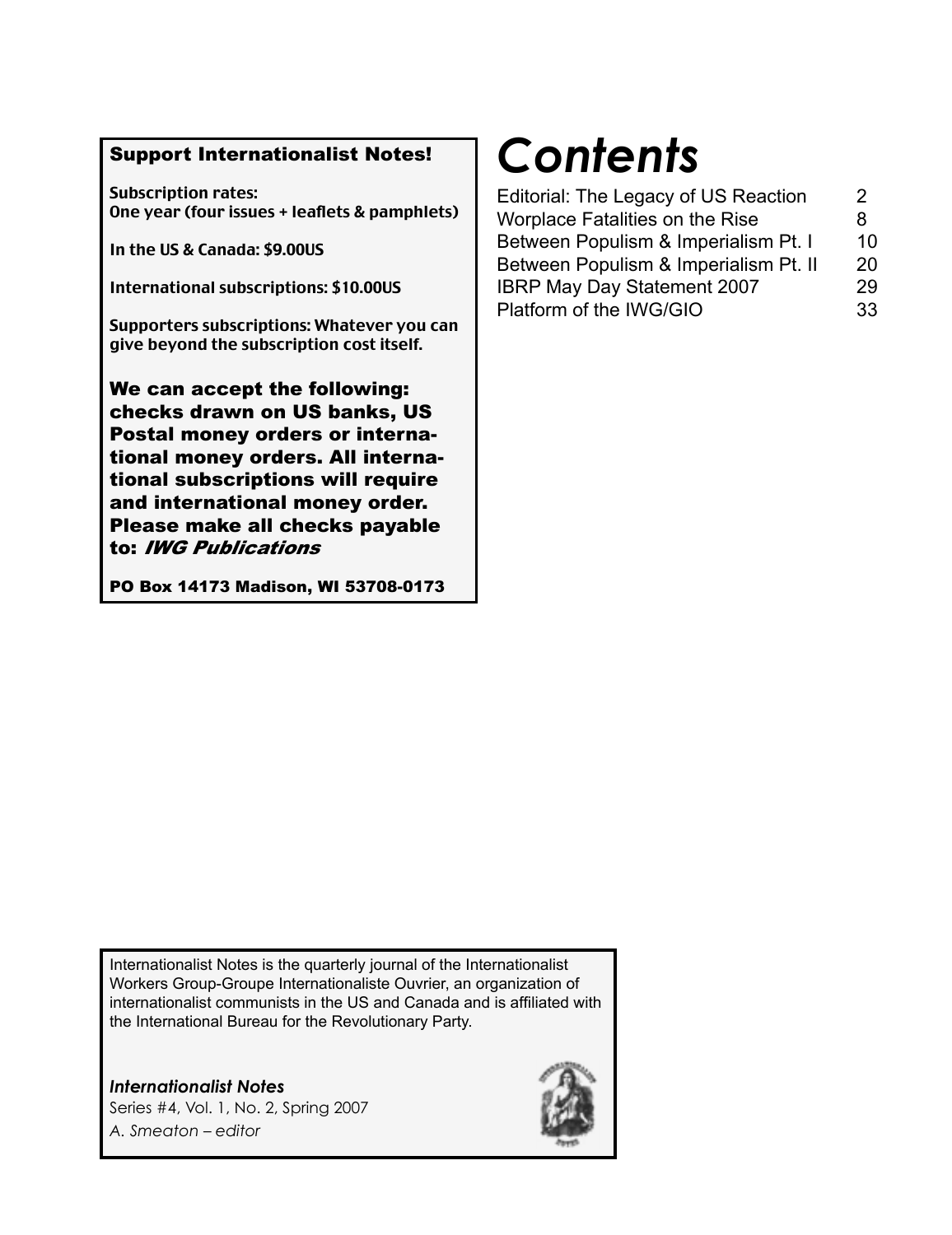# *The Legacy of US Reaction*

The American middle class, subject of the ravings of the bourgeois media and academics alike, is a potent myth. Contrary to this myth, the Luxembourg Income Study Database ranks the US fourteenth out of the fifteen countries included in their rankings. This statistical database defines the term "middle income" as being those households with incomes from 62.5% to 150% of the median national income. The countries with the largest middle class to the smallest are: Finland, Sweden, Norway, Belgium, Luxembourg, Germany, Taiwan, Netherlands, France, Poland, Hungary, Australia, UK, US and finally Russia. US workers have never had the same experience with social democracy as the other states in the survey. With sad irony, most US workers identify themselves as being a part of a "middle class" when in fact they are not middle class by definition. The absorption of bourgeois values forms the ideological basis of this false identification. The term itself is so broad it can include anyone who is not homeless or working in a factory and directly involved in large-scale production.

US workers organized into the early American Federation of Labor chose May Day 1890 as the day to protest for an eight-hour workday. The day was subsequently adopted by resolution at the Paris Congress of the Second International, July 14, 1889, and marked the foundations of May Day as a workers holiday. Today, few proletarians in the US will identify themselves as proletarian and to even use such a term is to place oneself beyond the pale of the dominant ideas acceptable within the bounds of bourgeois political discourse. Confronting the legacy of the political destruction of all expressions of proletarian organization is key to confronting the reality of the vicious and highly adaptive mode of bourgeois rule in the US.

To do this one must look at the political development and destruction of the early workers movement via the lies and repression employed by the ruling class as it sought to enter into the slaughter of WWI. A confluence of legislation is seen in the first years of the twentieth century. From the Espionage Act and the Sedition Law of 1918, to the "Palmer Raids", through the worst years of the lynching and state supported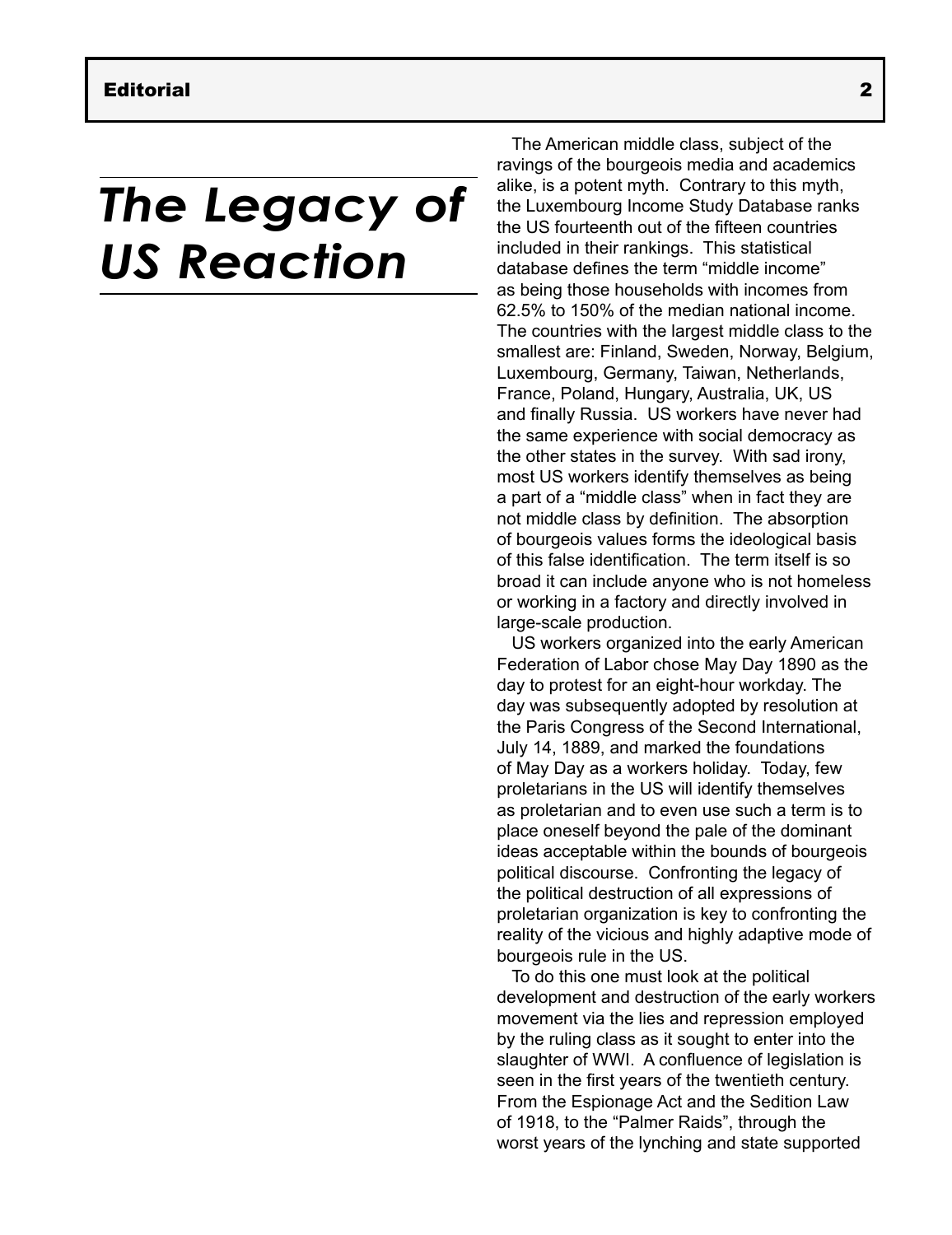*"What was left at the end of this period as the raids and vigilantism began to subside, was a shell of a bourgeois Socialist Party, a shell of an IWW, a Socialist Labor Party that was turning in on itself in its adoration of the figure of Daniel Deleon, and a browbeaten Communist Party furiously attempting to show itself as a legal party within the framework of bourgeois politics."*

vigilante terror, revolutionary movements and those workers who were at the time most positively inclined towards those movements, were the targets of hysterical propaganda and repression from which the proletariat never fully recovered. The same period saw the near total collapse of the Socialist Party USA after it expelled much of its membership when the early communist parties were formed in the US. The IWW was crushed through a system of anti-syndicalism laws passed at the state level while systematically being bankrupted with fines and legal costs. The reaction went further in the chaotic stillbirth of the early Communist groups in the US who were forced underground at their very inception and "bolshevized" into the official left of the bourgeois left in the US. The period from 1917 to 1923 was the key period in the destruction of the concrete organizational political expressions of the proletariat in the US.

What was left at the end of this period as the raids and vigilantism began to subside, was a shell of a bourgeois Socialist Party, a shell of an IWW, a Socialist Labor Party that was turning in on itself in its adoration of the figure of Daniel Deleon, and a browbeaten Communist Party furiously attempting to show itself as a legal party within the framework of bourgeois politics. In fact, by 1923 a figure like C. E. Ruthenberg, writing in the pages of *the Liberator* (v.6 no. 3, March 1923), in an article titled *An Open Challenge* could openly state that:

*"No Communist advocates the use of violence in the class struggle in the United States today."*

At this point the activity of the Communists was being increasingly geared towards achieving bourgeois legal acceptance as they went through their own period of Bolshevization. By the time of what is probably the greatest wave of strikes in US history, 1943 to 1945, the Stalinist party, under the false label of Communist acted to isolate and destroy all movements of workers against the no-strike pledge, acting openly as an agent of the US bourgeoisie in their "united front" against the working class.

One of the most vocal proponents for supporting the Federal Statute called the Alien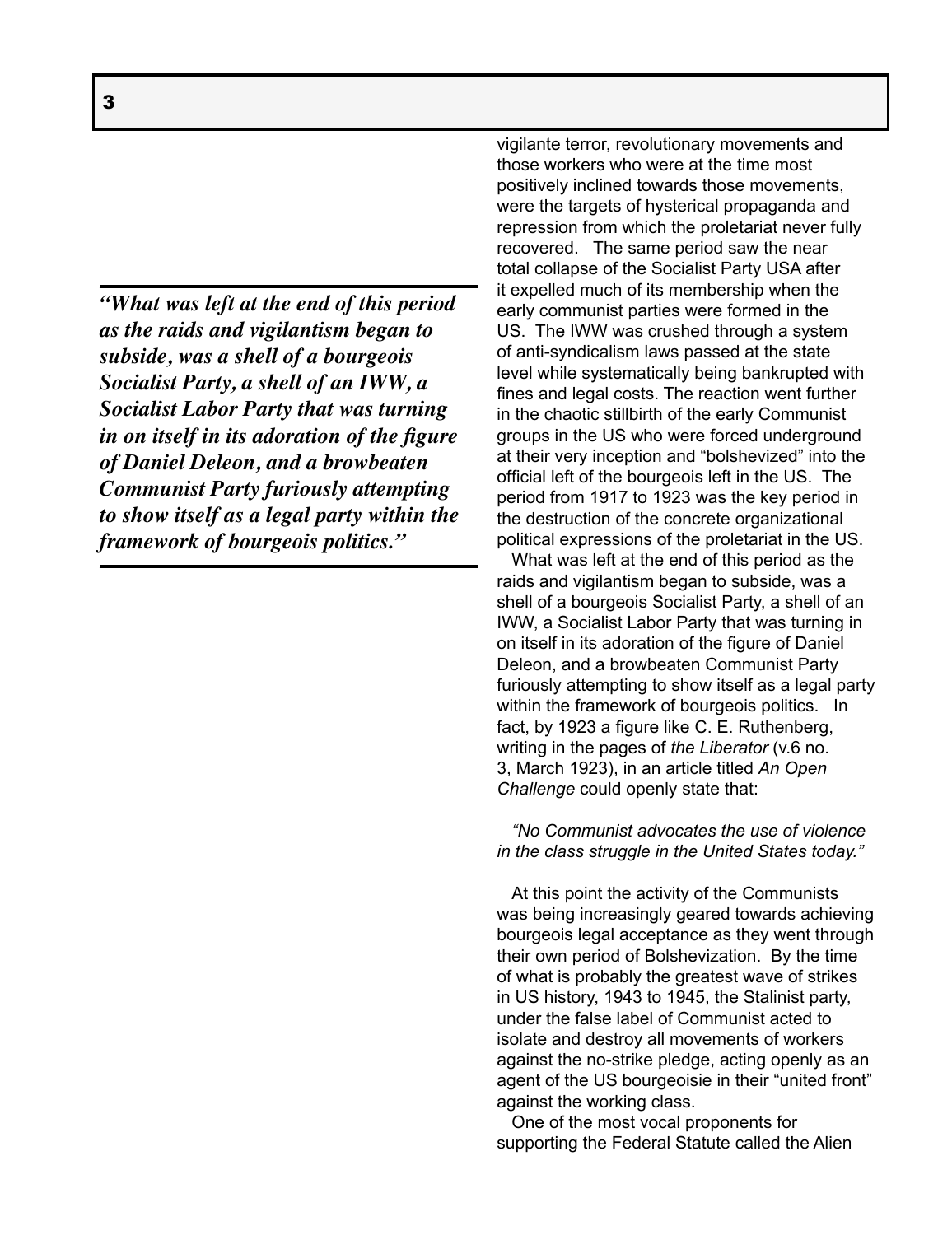*"The trouble is that pacifism and peaceful orderly democratic discourse cannot stop the slaughter that has been set in motion by the capitalist class."*

Registration Act, popularly known as the Smith Act of 1940, was the CPUSA. The Stalinists were especially supportive of the use of the Smith Act when it was used by federal authorities against the CPUSA's own opponents on the left, they only stopped their support for this piece of repressive legislation when the same federal authorities started applying it to them.

The Capitalist class must always resort to whipping up nationalist hysteria and using repression to silence even their mildest critics. The anti-war movement in the US largely went silent after the Iraq War. The two main antiwar groups, United for Peace and Justice and ANSWER (Act Now to End War and Racism) organized their yearly "days of action". The UFPJ demonstration ended predictably with a slew of Hollywood luminaries, and Democratic Party functionaries again calling on people to furiously lobby their congressmen. ANSWER, while posturing as being slightly more antiwar, ultimately support the idea that Congress can be pressured to cut off funding for the war. ANSWER poses as a slightly more militant voice against the war than UFPJ. But both have the same bourgeois reason for being, to channel the antiwar sentiment down accepted legal electoral paths while promoting the political fortunes of the prime organizational core of ANSWER, the Workers' World Party. The WWP is the ultimate rancid ex-Trotskyist state-capitalist formation. It was expelled from the Socialist Worker's Party for supporting the Soviet repression of the Hungarian Uprising of 1956, and in later years fell deeply in love with North Korean "juche" style state-capitalism.

The trouble is that pacifism and peaceful orderly democratic discourse cannot stop the slaughter that has been set in motion by the capitalist class. Just as the Democratic Party politicians support the war while simultaneously catering to antiwar sentiment, the official left antiwar movement also acts to benefit from and sabotage any effective struggle. Even at a time when the sentiment against the war is so widespread and so broad their sincerest hope is that they can contain anti-war sentiment before it starts resulting in an increasing political awakening that begins to outstrip the bounds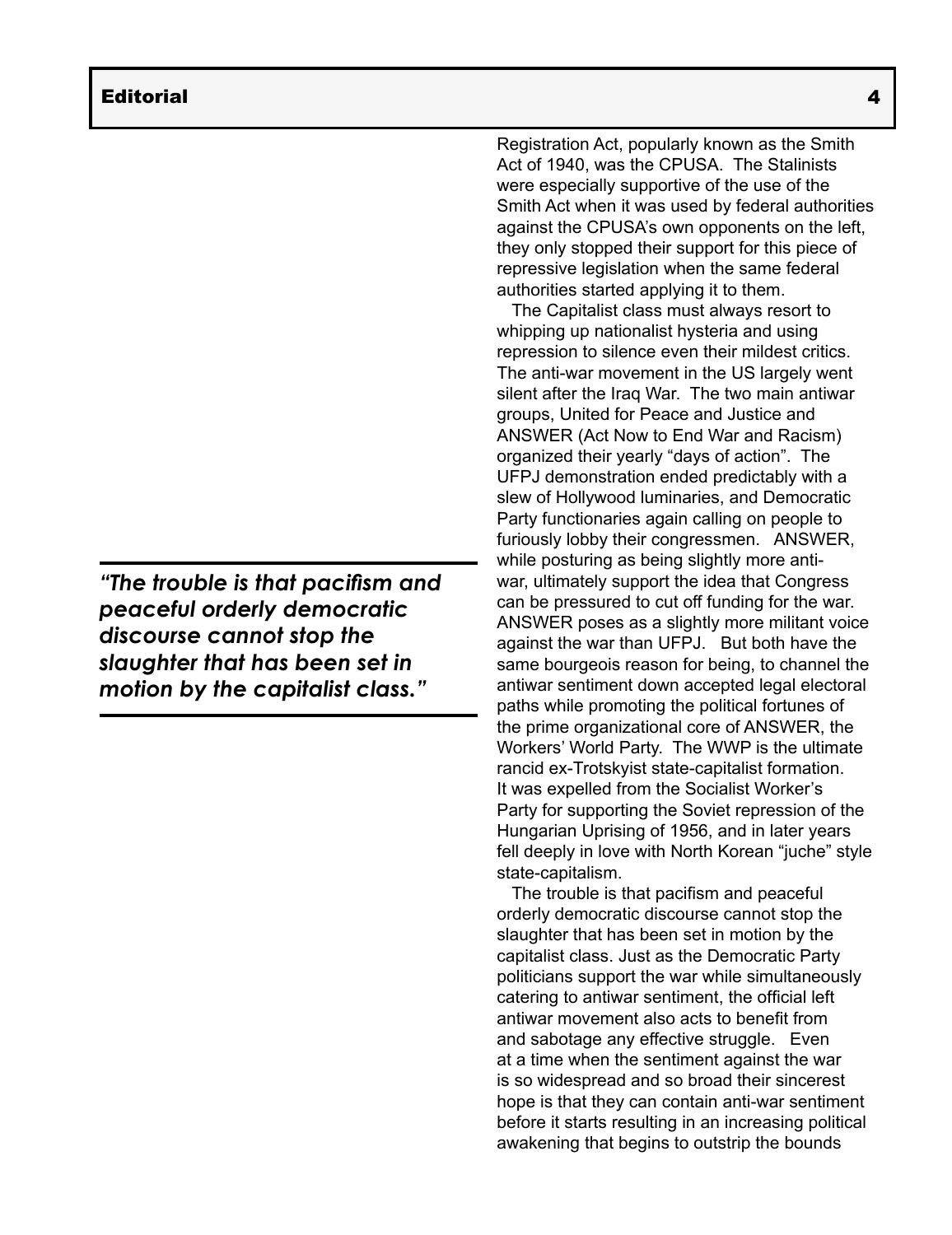*"In this respect the traditional organizations of the left act in a manner which functions, regardless of the level of militant rhetoric and posturing, as the auxiliary of the Democratic Party faction of the ruling class."*

of the accepted limits of the state-capitalist left. The left petty bourgeoisie systematically betrays antiwar sentiment through the impotence of their "actions". After the anniversary of the fourth year of the war in Iraq came and went all the leading organizations on the left can do today is to fill the classic role played by pacifism during imperialist conflict, acting as the tragic Greek chorus of the imperialist war.

The course of US imperialism, in its generalized permanent warfare, is waking broad masses of people, many who for the first time in their lives find themselves starting to think and act politically. In this respect the traditional organizations of the left act in a manner which functions, regardless of the level of militant rhetoric and posturing, as the auxiliary of the Democratic Party faction of the ruling class. Recently, the stale old liberal publication The Nation published an editorial gushing over how the ISO and the College Democrats of America (DP youth) were working so well together in the anti-war movement and in the new sanitized reincarnation of Students for a Democratic Society in the wake of the March 17, march on Washington. [2] Even the recreation of the classic middle-class protest milieu complete with a new SDS cannot conceal the role these organizations play in channeling the hostility to the war back into the ruling party orbit of the Dems. Even the loyal and fraternal order of followers of Bob Avakian in the Revolutionary Communist Party selling their newly renamed paper, "Revolution", cannot hide how they themselves are no more than a middle class protest organization that ultimately will encourage its followers to support the Democratic Party when the next electoral circus comes to town as they have already done before.

The Bush regime did not come to power as the result of the bourgeoisie of the US having somehow erred in the conduct of their electoral circus and having punished itself in unleashing the very reactionary religious elements they rely on to maintain their rule and disseminate ruling ideas among their subject proletarians. Bush is the logical result of the trajectory of bourgeois politics in the US. Out of the ruins of Watergate and the defeat in Vietnam the Reagan-Bush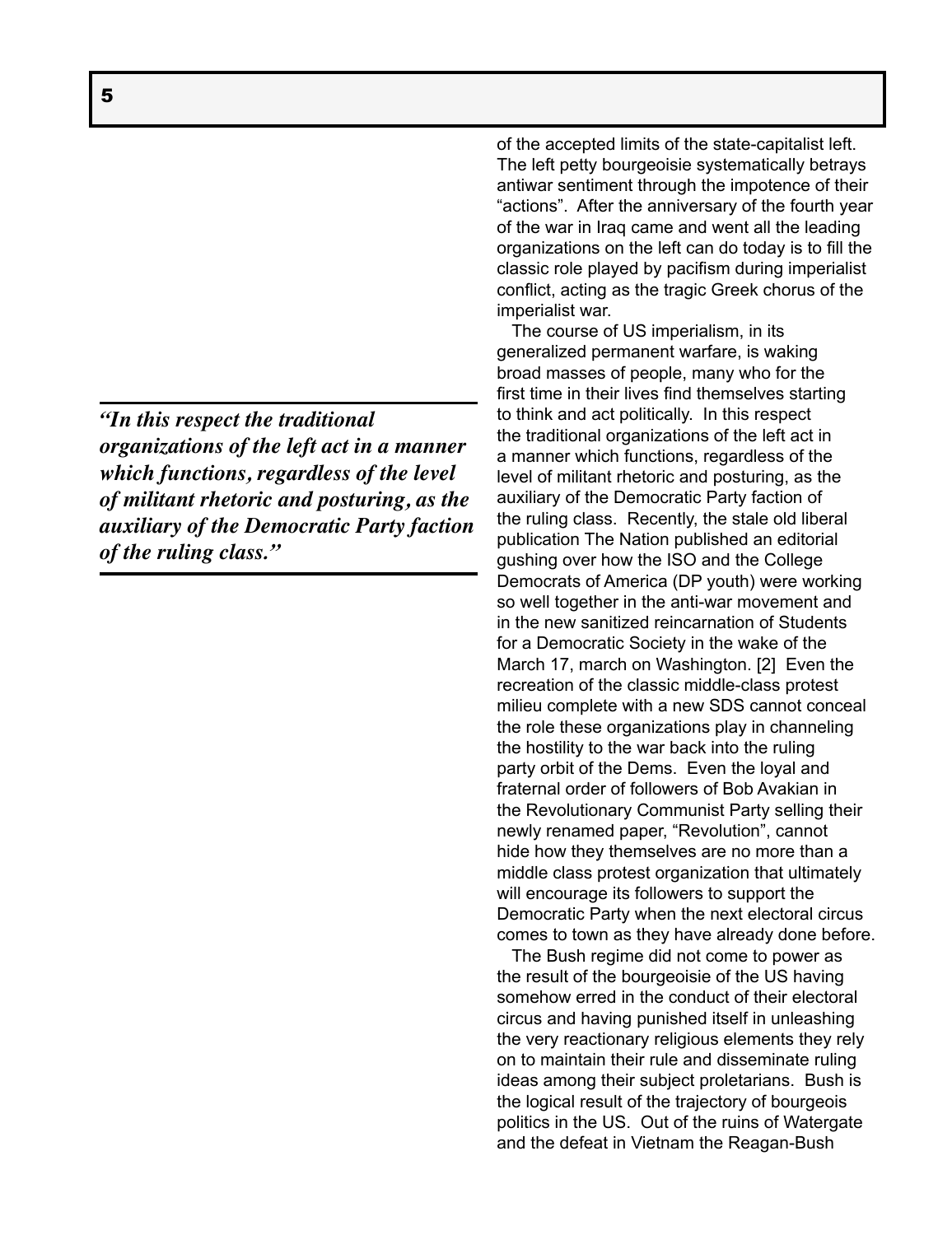*"The political impasse imposed on workers today is born of the needs of the bourgeoisie in the current imperialist epoch where China stands as the sweatshop of the world and the US is the biggest debtor nation on the planet."*

political machine grew into what it is today. It gave the ruling class the program that best fit their needs while using religious reaction and fear to maintain the outward appearance of a popular mandate. Even during the usual eightyear alternation of power, under the Clinton administration the constant sanctions and bombing raids in the no-fly zones over Iraq demonstrated graphically that a war against Iraq to topple the Ba'ath Party regime was inevitable. Almost as inevitable as the future conflict between the US and Iran appears today.

Bush explicitly came to power after being crowned by the apparatus in the Philadelphia Republican National Convention in 1999 at First Union Center where the Pentagon brass lined up to offer them their paeans. His rule was the direct product of the two capitalist political machines that dominate US politics and not an aberration.

The political impasse imposed on workers today is born of the needs of the bourgeoisie in the current imperialist epoch where China stands as the sweatshop of the world and the US is the biggest debtor nation on the planet. With the US steeped in a permanent and expanding war in the Gulf it is painfully apparent that the US military machine the final guarantor of US imperialist power and not the immaculately conceived dollar. The regime in Washington must force further confrontations, not simply with powers abroad like Iran but against workers within the US. The capitalist system itself provokes and exacerbates such crises, while posing as the defender of order when it moves to crush people. As the imperialist conflict threatens to widen into further wars, the question is this: will the bourgeois left be able to keep recouping the energy and anger of new generations of workers and keep them disoriented? Will continuing wars and disasters force a break with the old liberal-left expressions of the bourgeoisie in favor of more militant and proletarian forms of struggle?

After four years of war the dominant left still has no answers and has eliminated from discussion, in attempting to operate in another middle-class protest movement, has written off the only truly realistic options for those workers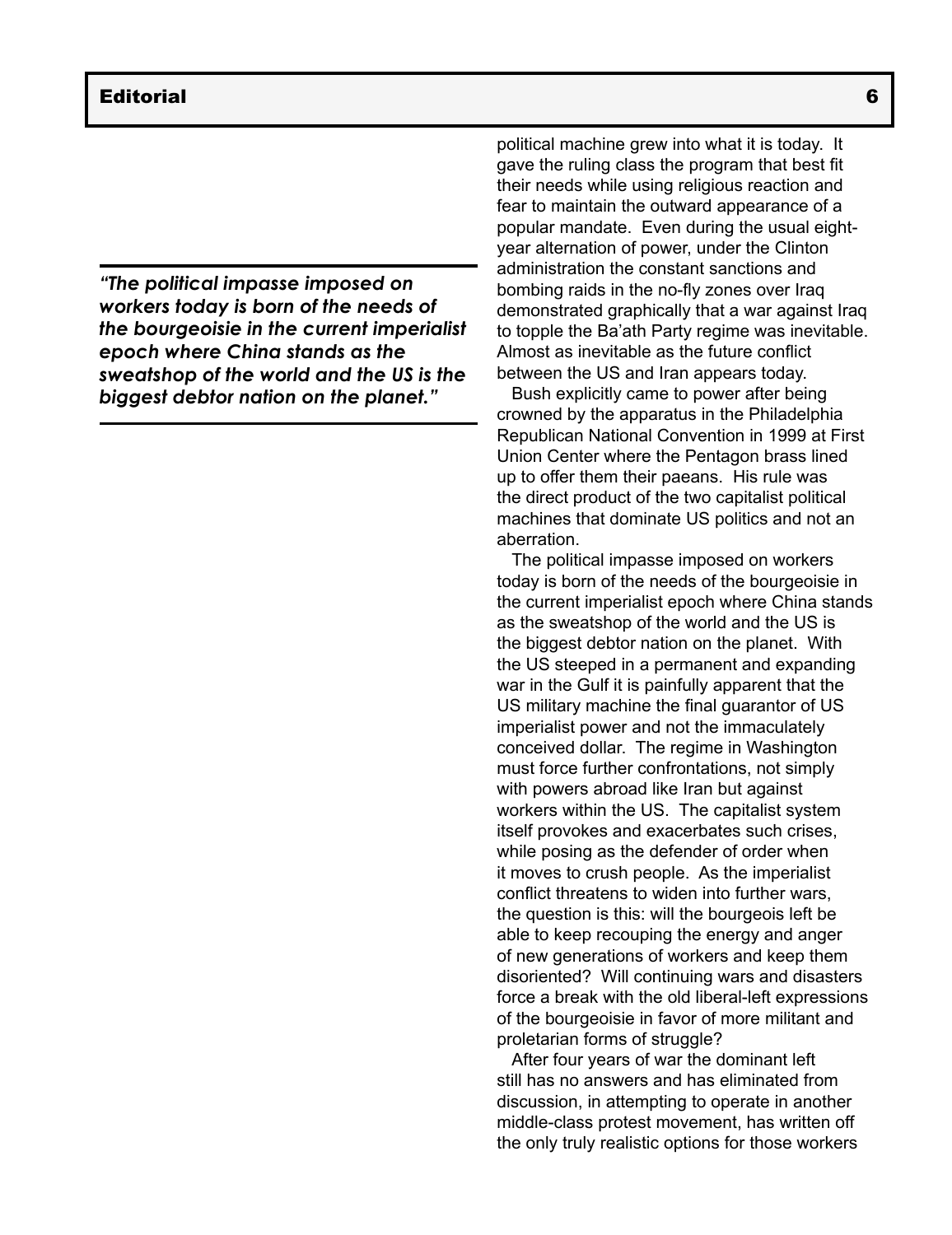who want to put an end to this war. What is needed are not the stale winds of the bourgeois left but a revolutionary perspective that is truly internationalist and unmistakably proletarian.

### *A. Smeaton*

[1] C. E. Ruthenberg, The Liberator. An Open Challenge. March 1923. vol. 6 no. 3. [\[http://www.marxisthistory.](http://www.marxisthistory.org/history/usa/parties/cpusa/1923/03/0300-ruth-anopenchallenge.pdf) [org/history/usa/parties/cpusa/1923/03/0300-ruth](http://www.marxisthistory.org/history/usa/parties/cpusa/1923/03/0300-ruth-anopenchallenge.pdf)[anopenchallenge.pdf\]](http://www.marxisthistory.org/history/usa/parties/cpusa/1923/03/0300-ruth-anopenchallenge.pdf) [2] Graham-Felsen, Sam. The Nation. Antiwar Students

Rising. April 2, 2007. Vol. 284, no. 13.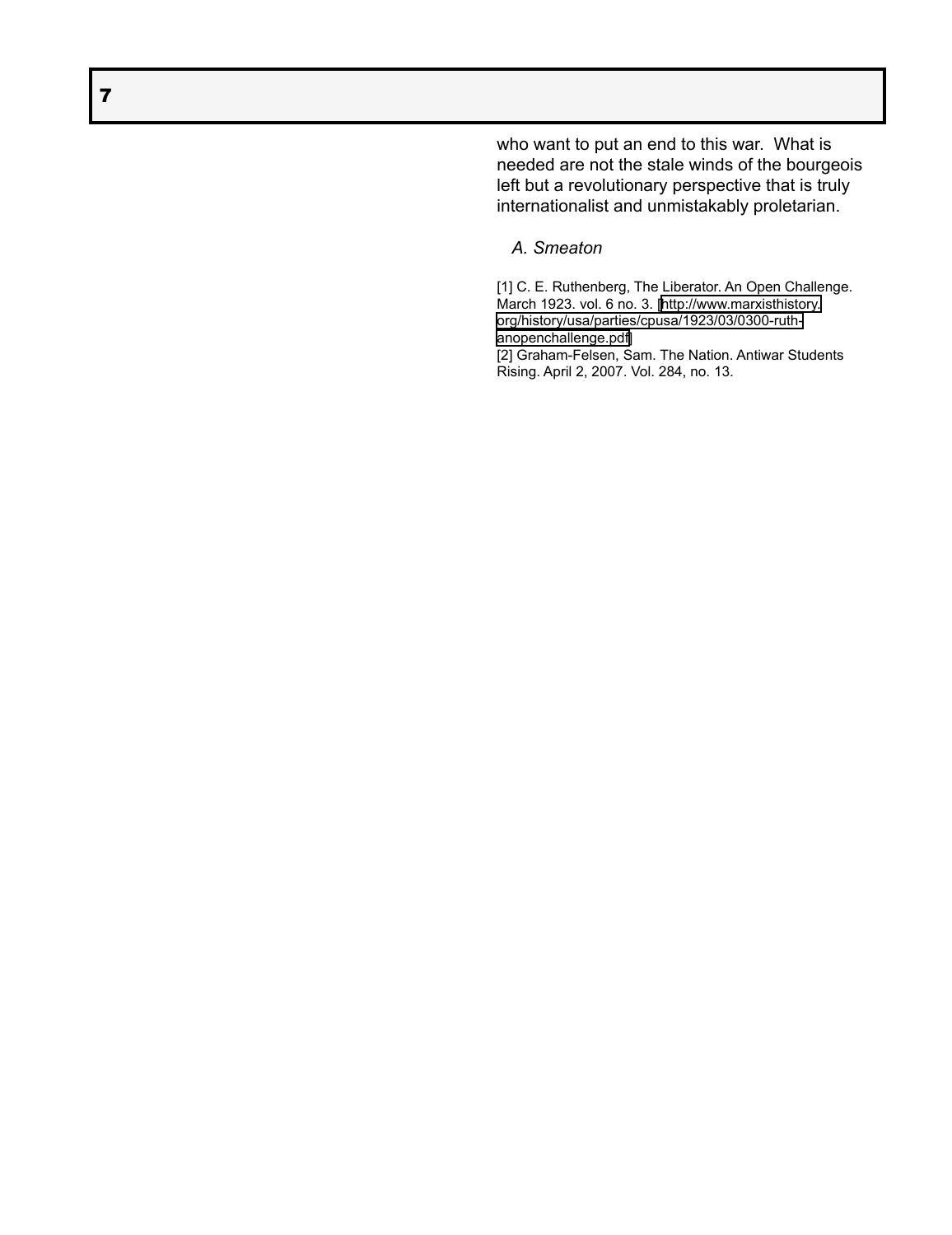## **Canada:**

## *Work Related Fatalities on the Rise*

While a good number of post-modernists and ultra-left "theoreticians" question the extent and harshness of the exploitation of workers, and in some cases, the very existence of the working class in today's Western capitalist economies, a recent report published in Canada sheds new light on a continuing reality: capitalism kills and the death toll is rising. Entitled "Five Deaths a Day: Workplace Fatalities in Canada, 1993- 2005", the 119 page report was published on December 12th 2006, by the Centre for the Study of Living Standards (CSLS), a non-profit government funded organization.

Based on data compiled by the Association of Workers' Compensation Boards of Canada, the document reveals that 1,097 workplace fatalities were recorded in Canada in 2005, an increase of 45 % from 758 in 1993 and 18% from 958 in 2004. On average, this means that every day five workers die from work-related causes. In 2005, of the 1,097 workplace fatalities, 491 (44.8%) were caused by accidents and 557 (50.8%) by occupational diseases, with asbestos-related ailments accounting for nearly two-thirds of the latter. The statistics reveal a dramatic rise of 25% in the number of deaths by accidents on the job in the period between 1996 and 2005, and an even more alarming increase of 174% in deaths caused by work-related diseases over the same period.

As noted before, asbestos remains a particularly deadly factor. Even though the use of this product has declined by 75% in Canada between 1998 and 2003, asbestos-related deaths alone accounted for about 340 deaths in 2005 and Canadian produced asbestos is a major contributor to more than 100,000 deaths each year worldwide. It is important to underline that although domestic asbestos use is in sharp decline, other lethal industrial diseases such as berylliosis are on the rise.

Our study of this report brings many questions and observations to mind; questions that are absolutely not addressed by the document. For example, hasn't the ongoing pressure for higher productivity (speed-ups) to maintain profit rates been an important factor in the killing of workers? Likewise, what has been the role of the general increase of the length of the workweek and its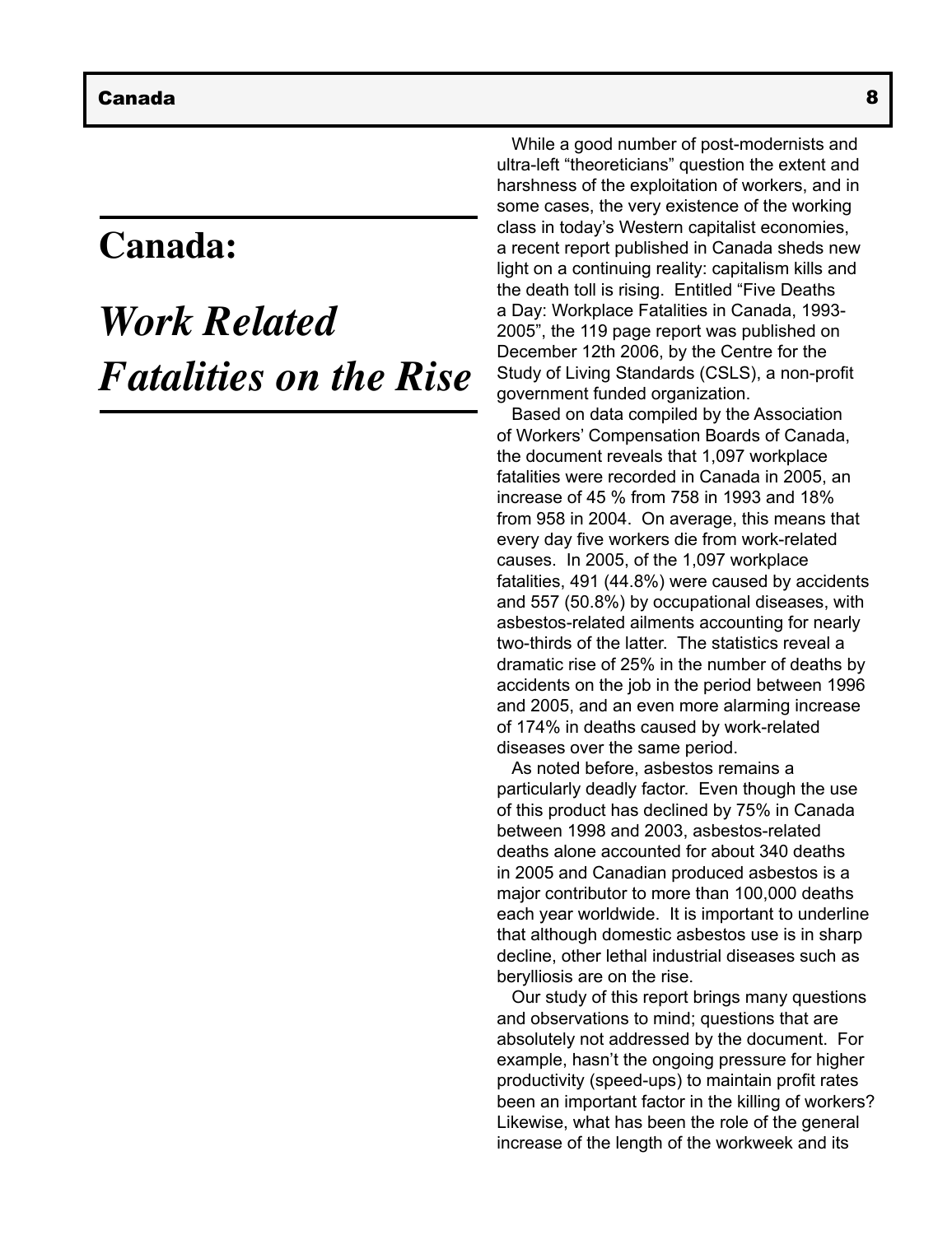*"Think about it, on average, every worker loses a potential seven years of his or her life. Thus, even in times of domestic peace, capitalist exploitation, the class war levies a very heavy and bloody toll."*

accompanying level of stress and fatigue in the growing death rates? As the report is based on statistics compiled by the various provincial and territorial Workers' Compensation Boards, what is the situation of workers who are not covered by these boards: the undeclared, the so-called "self-employed" and a large percentage of the agricultural workers? Why hasn't the increasing mechanization of the work process not lead to a decrease in human casualties? And as the important increase in accidents on the job is in large part imputed to the growth of employment in the basic resource industries such as mining and forestry as well as the construction sector, is this not in fact an indictment of the erroneous conclusions of those "theoreticians" who so lightly disparage the "traditional" working class, its conditions and in some case even its existence?

Though light on analysis, the report is blunt in its conclusions:

*"Workplace fatalities, unlike death in general, are in principle avoidable."* 

Thus any workplace death should be unacceptable. It is a matter of grave concern that the number of workplace fatalities in this country is increasing, not falling." Indeed! And as capitalism's crisis deepens and the Canadian capitalists strive to maintain their profits, this will most likely be a longterm trend. A French study published by the "Institut de veille sanitaire" (Health Watch Institute), a state-subsidised organization has established that on average workers live seven years less than their bosses. Think about it, on average, every worker loses a potential seven years of his or her life. Thus, even in times of domestic peace, capitalist exploitation, the class war levies a very heavy and bloody toll.

*Internationalist Workers Group (Montreal)*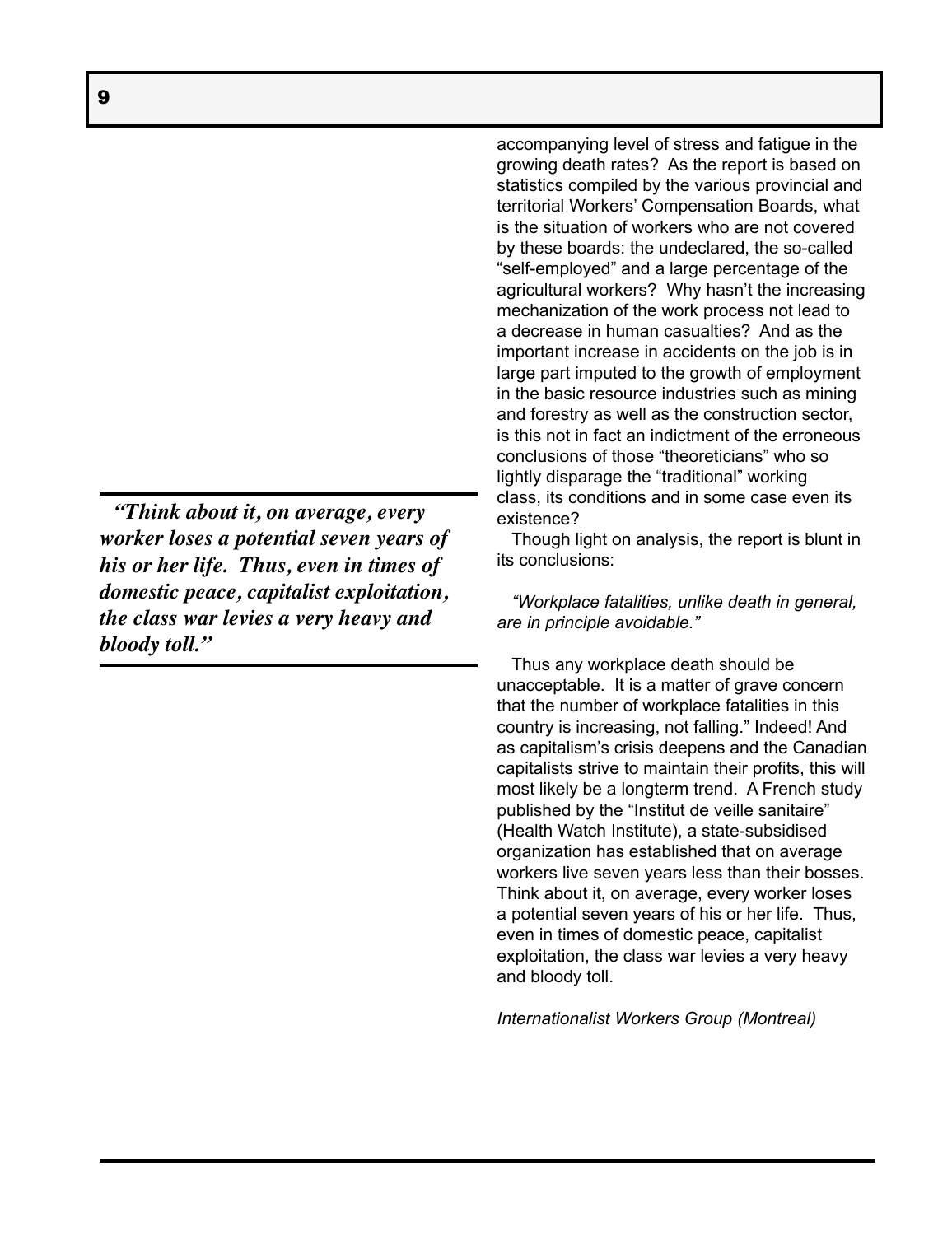### *Latin America - Between Populism and Imperialism*

*We publish the following article here in its entirety. First appearing in issues 38 and 40 of Revolutionary Perspectives, the journal of the Communist Workers Organisation in the UK, and given the rise of left nationalist leaderships in countries once considered unquestioningly under the thumb of US imperialism and the persistence of massive broad popular struggles in the region for which the left nationalist bourgeoisie have no solutions. The left in the US cannot honestly reflect on the nature of these regimes and the events that brought them into being it moves into its best cheerleading mode until the objects of their adoration fall from grace.* 

#### *US Hypocrisy*

Is the US losing its grip over its own backyard? As military and economic power is advancing all over the planet a series of victories of "Left" governments have created new pressures for it in South America and the Caribbean. Following the victory in Brazil of the so-called Workers Party headed by Luiz Ignacio "Lula" da Silva, in Venezuela Chavez' successful defence of his regime against a US-inspired coup confirmed in a referendum in 2004 plus the electoral victories of Gutierrez in Ecuador, Vasquez in Uruguay, Kirchner in Argentina, Morales in Bolivia and Michele Bachelet in Chile in the last few months, it looks as though the political complexion of Latin America is changing. The victory of Evo Morales last year was the victory of the sixth Latin American Presidential candidate in the last seven years who has explicitly campaigned against the so-called "Washington Consensus" of neo-liberalism.

Just how disastrous unregulated free market policies have been for Latin America is never faced up to by the US Government. When Bush went to South America in November to try to secure agreement on a Free Trade Area of the (FTAA or Alca in Spanish) he was not only greeted by strikes and hostile demonstrations in and but also found that there was strong opposition to the agreement amongst many Latin American governments. The leaders of the socalled Mercosur countries [1] declared that:

*"The conditions do not exist to attain a hemispheric free trade accord that is balanced and fair with access to markets that is free of subsidiaries and distorting practices."*

It is no secret that they thought it was the US who was operating the "distorting practices". This is not surprising given that Latin America has been the testing ground for all kinds of neo-liberal experiments in the last few decades, which have brought social disaster to much of the continent. At Mar del Plata in Argentina Bush tried to play the "democracy and freedom" card that he is using to justify "regime change" in the Middle East. However it doesn't sound so plausible in a continent where the US has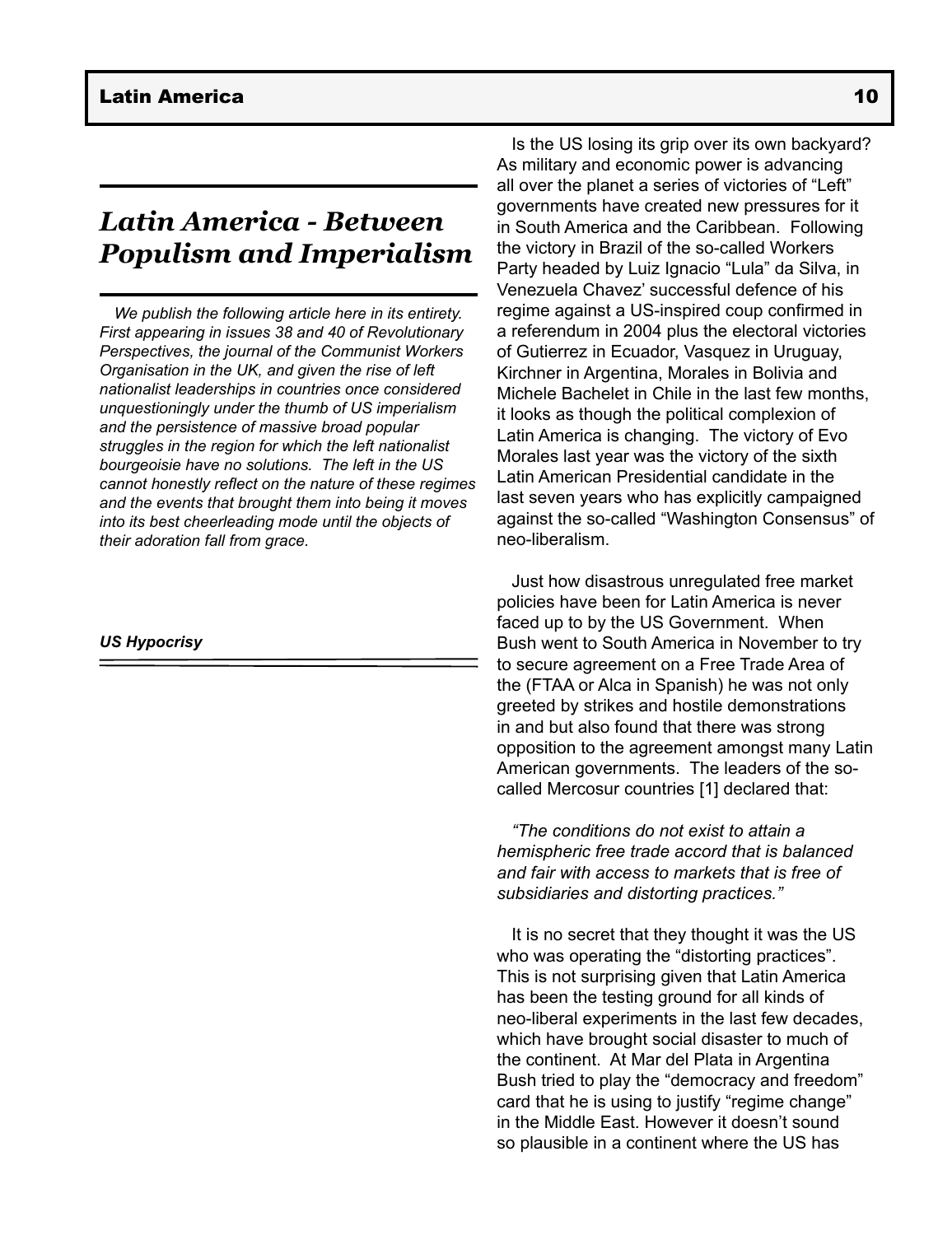*"Even though Bosch was known to the Justice Department as someone who "has been involved in terrorist attacks abroad and has advocated bombings and sabotage", he was given an immediate residence permit by the Bush Administration."*

### *Castro and US Policy*

conspired to overthrow democratically elected governments from to over the last century. Indeed policy was summed up when a Secretary State said of the Nicaraguan dictator Somoza in the 1950s and 1960s that:

*"He might be a son-of-a-bitch but he is our sonof-a-bitch."*

The CIA overthrow of the democraticallyelected Allende government in Chile in 1973, the financing of death squads in Central America and Colombia (the armed forces in guerrilla clothes) and the continual interference of the US-dominated IMF in the economic management of Latin American countries, all demonstrate that 'freedom' and 'democracy' are only convenient slogans behind which lies US expansionism. It is the same with the so-called "war on terrorism". Whilst the US is "hunting 'em down" in Afghanistan and Iraq it is also protecting characters like Luis Posada Carriles and Orlando Bosch who are both self-confessed terrorists who blew up an airliner of Cubana de Aviación in October 1976. Even though Bosch was known to the Justice Department as someone who "has been involved in terrorist attacks abroad and has advocated bombings and sabotage", he was given an immediate residence permit by the Bush Administration. Carriles, as an anti-Castro thug, was so confident of immunity that he gave a press conference in Florida. This so blatantly exposed the Bush government as a supporter of terrorism that he was "arrested" and placed in comfortable detention facilities awaiting deportation "to a country of his choice". It seems that the "our son-of-a-bitch" ideology extends to terrorism too.[2] Compare that with the "extraordinary rendition" or the treatment of suspects in Guantanamo Bay and the US just appears as hypocritical as ever, particularly in Latin America.

It is perhaps one of the greatest ironies of the present day that the policies of the state since 1992 have done more to keep Fidel Castro in power in than anything else. Castro has been an irritant to the ever since the famous standoff over the Missile Crisis in 1962. Although the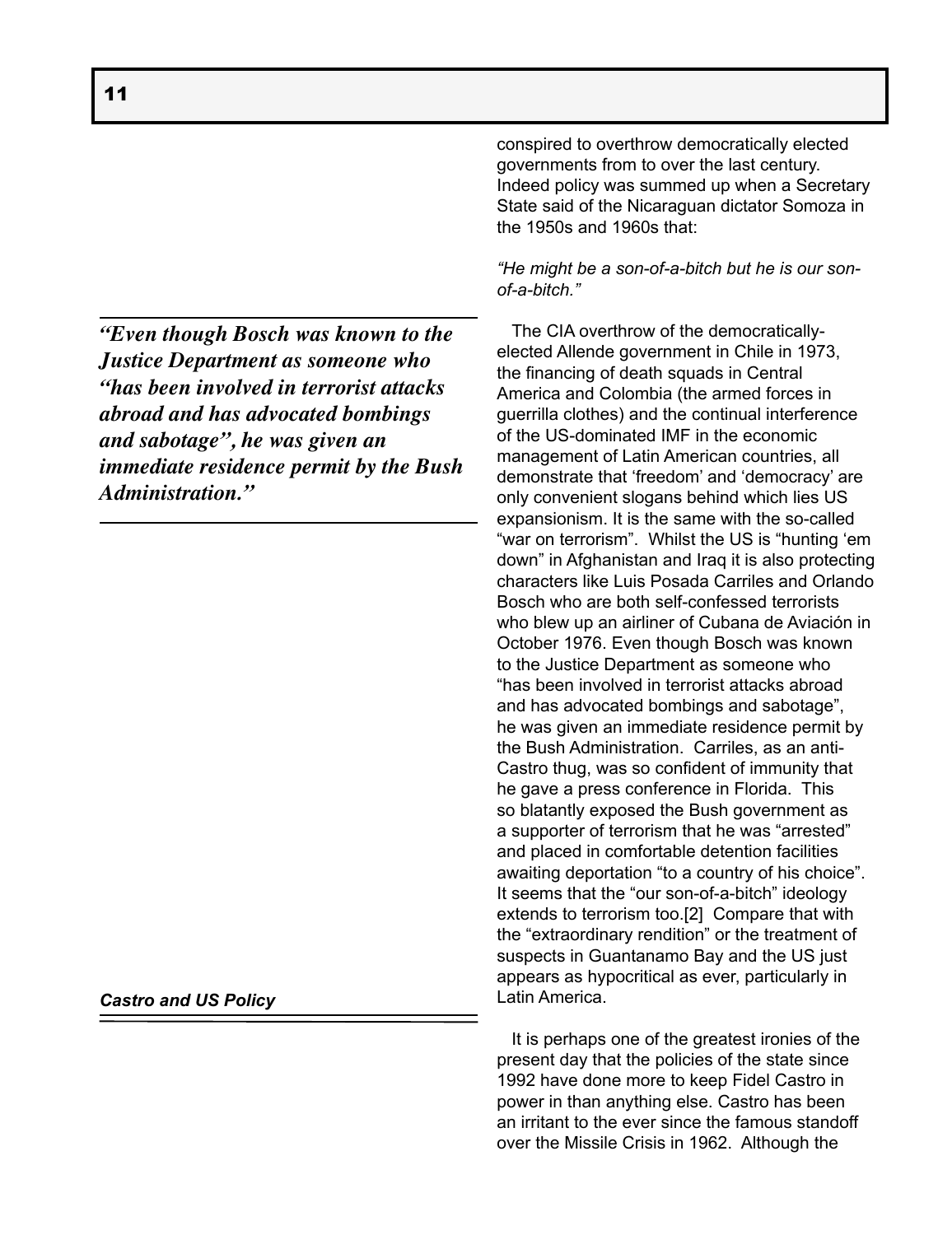*"As the Cuban economy reached the point of collapse they simply furnished Castro with a scapegoat, if not an explanation, for the economic disaster. As the Castro regime has been built on populist anti-American nationalism the vast majority of Cubans had no difficulty in blaming imperialism for their economic plight."*

agreed to take away the missiles the quid pro quo was a guarantee was that there would be no more Bay of Pigs-style invasions of. However despite Castro's support for guerrilla war all over the continent the US has managed to ensure that whatever short-term alliances Cuba has made in the region they have always managed to isolate the Cuban regime (either by using the military to overthrow the democratically elected "socialist" government of Allende in Chile or by fomenting their own guerrilla campaign (the Contras) against the regime of the Sandinistas in Nicaragua).

In the late 80s it was already clear that the favourable trade relations with the, which had sustained Castro in power in, were beginning to unravel. The collapse of the Soviet Union and the Yeltsin takeover in saw an end to the generous treatment (worth \$6 billions a year at its height), which had received through various trade agreements.

The US government thought that this was its big chance at last to finish Castro off. The US Congress decided to screw up the sanctions regime that it had operated against since 1962. The Torricelli Act in 1992 and the Helms-Burton Act of 1996 both put penalties on any company or state that traded with Cuba. As the Cuban economy reached the point of collapse they simply furnished Castro with a scapegoat, if not an explanation, for the economic disaster. As the Castro regime has been built on populist anti-American nationalism the vast majority of Cubans had no difficulty in blaming imperialism for their economic plight. It has also played well on the international stage. Every year the UN votes to condemn the sanctions by massive majorities [3] and every year the US government ignores the vote. All this at a time when Cuba's GDP had halved and, according to some analysts, [4] was less than that of at the time.

The survival of the Cuban economy in this period is due to three factors. The first is that most goods are provided via ration books (the tarjeta). Cuba has the most equitable distribution of wealth in Latin America (although the Communist Party elite have access to more and better services) and this is something which prevented social breakdown when Castro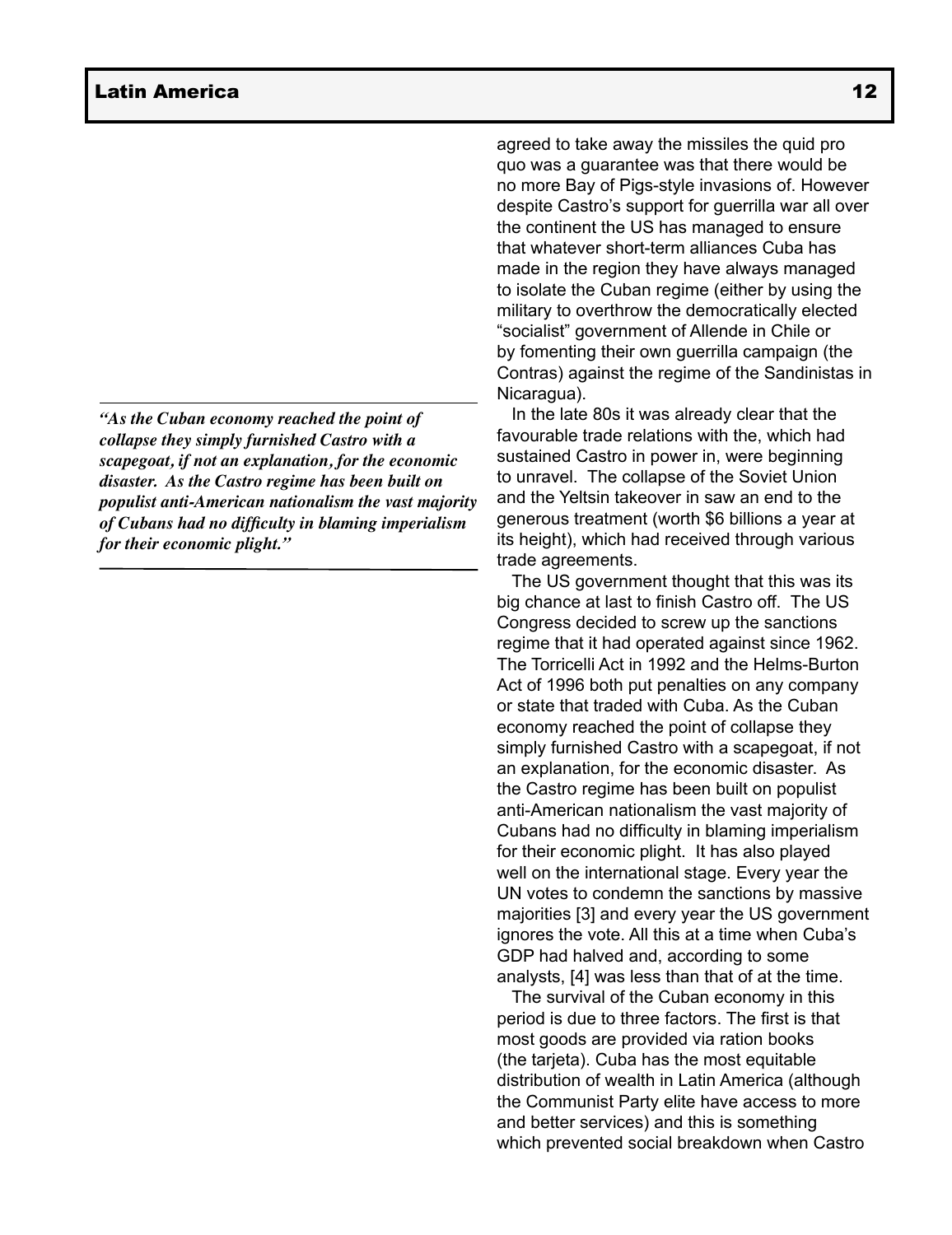*About 80% of the land was state-owned in 1990 but by the end of the decade less than 40% was in state hands. By profit sharing with small farmers and taxing more profitable agricultural enterprises the state became financially more solvent. The most important fact though was the growth of tourism.*

*Chavez and the Bolivarian Revolution*

announced ration cuts in the early 1990s (as well as an increase in social security). Second, Castro abandoned what had been the highest degree of state ownership of the means of production. About 80% of the land was stateowned in 1990 but by the end of the decade less than 40% was in state hands. By profit sharing with small farmers and taxing more profitable agricultural enterprises the state became financially more solvent. The most important fact though was the growth of tourism. Castro signed hundreds of deals with foreign tourist companies to build an infrastructure. Today tourism earns \$1.8 billions whilst sugar the old mono-cultural money earner only realised \$600 millions. In fact the almost total lack of investment in Cuban constant (fixed) capital over the last twenty years is evident everywhere in the piles of rusting machines without parts.

There have been other important economic changes. The Armed Forces budget has been cut by a third as 's sons are no longer sent to die for Soviet imperialism in Africa, has settled its debts with and trade agreements involving barter and loans have been signed with, and. Most significant of all though has been the agreements signed with the Chavez Government in since the one thing that lacks most is energy (power cuts remain in force every day). The advent of Chavez and the attempts to oust him are reminiscent of their treatment of and once again it has backfired.

The real reason for the wave of anti-US electoral victories are the consequences of the capitalist crisis in Latin America. In social terms Latin America remains the area of the world with the greatest disparity of wealth. Basically despite all the hyperbole about "revolution" (used to describe the literally hundreds of military coups that have occurred since the criollos won independence from Spain in the early nineteenth century) little has changed in wealth distribution.[5] Towards the end of the post war boom in the 1960s a new middle class was beginning to emerge but in the face of the world capitalist crisis since 1973 it has all but disappeared. Today Latin America as a whole has an estimated population of 500 millions of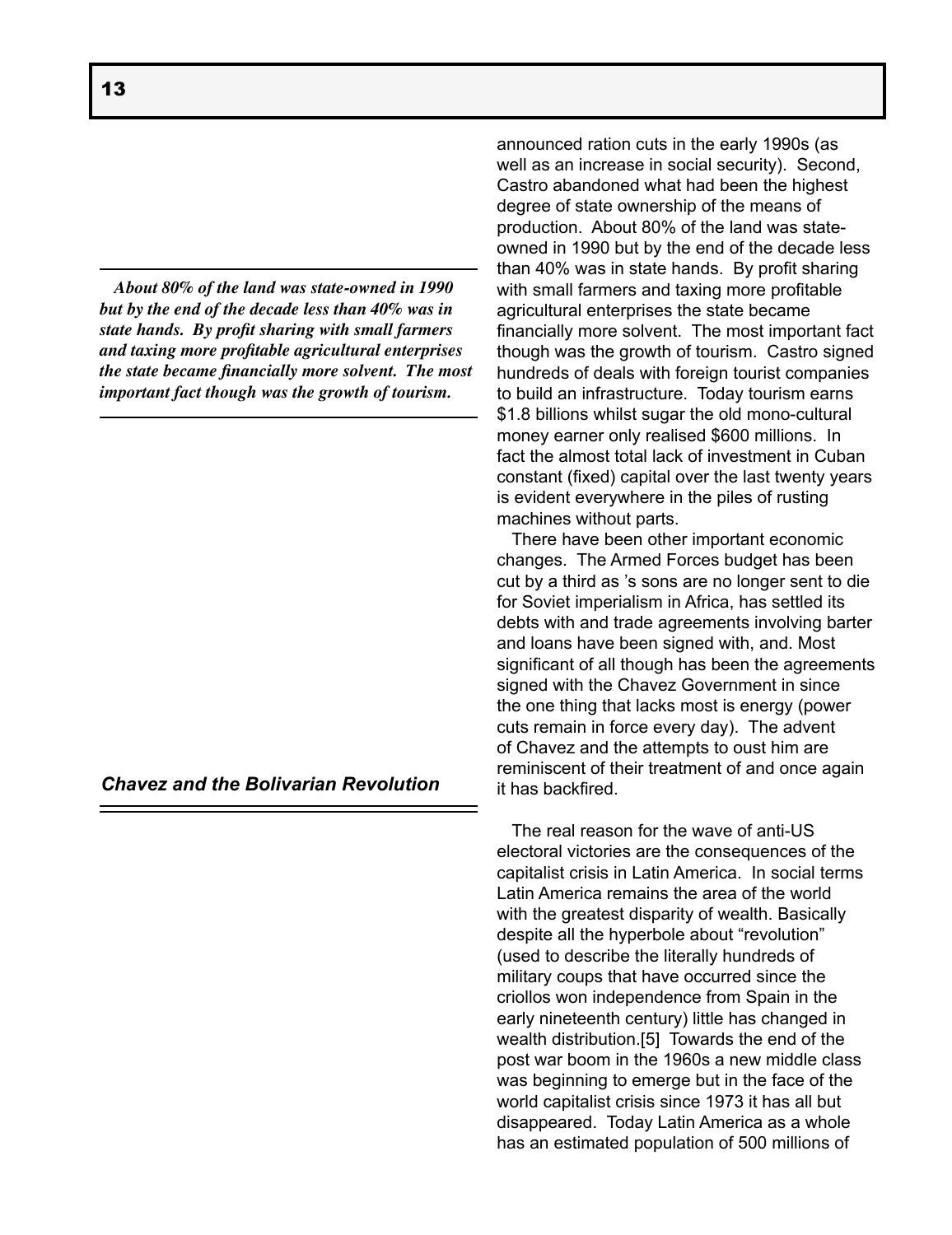*"Towards the end of the post war boom in the 1960s a new middle class was beginning to emerge but in the face of the world capitalist crisis since 1973 it has all but disappeared."*

which 240 millions live below the poverty line *(i.e.*) have less than \$1 a day to live on). In (which is fairly representative of the continent) in 1990 a quarter of the population did not reach the linea de indigencia. That means they are literally starving.[6]

In, despite high oil prices for most of the period 1970-98, the actual per capita income fell 35%. Given that its distribution of income was typical of Latin America where the top 20% of the population possess 78 times more wealth than the bottom 80% it is not surprising that a populist movement should arise. Hugo Chavez had tried to take power in 1992 in a military coup and his televised speech denouncing neoliberalism at his trial launched his political career. He was eventually elected by a landslide on a populist platform. He took office in February, 1999. As Venezuela is the richest oil-producer in Latin America, which supplies the US with 15% of its crude oil, it is a key state for the US. Chavez could not nationalise the oil industry as the previous regime did it in 1975. In fact he has changed the state's relationship with the oil companies. He encouraged foreign oil companies to invest more in Venezuela without having to go through a state intermediary. This is more "liberal" than Mexico or Saudi Arabia. He also has the US over a barrel (pun intended). Unless investment in new sources is carried through the already high price of oil will become astronomical and world economic activity would become even more arthritic than it is now. Chavez knows they need Venezuela's reserves (280 billion barrels of untapped heavy crude are said to lie to the north of the Orinoco River) and so he has taken the opportunity to scrutinise the oil companies and to increase their taxes from 1% to 30%.[7] A crippling oil strike by those who worked in the industry was seen down in 2002- 3 and, despite its effect, Chavez clung on to power. The failure of the strike allowed Chavez to sack 18,000 oil workers and thus made him more reliant on foreign firms but the increased revenue has allowed him to set up ambitious social programmes, which have encouraged the development of cooperatives and the nationalisation of firms where the owners have gone bankrupt. The Iraq War has also helped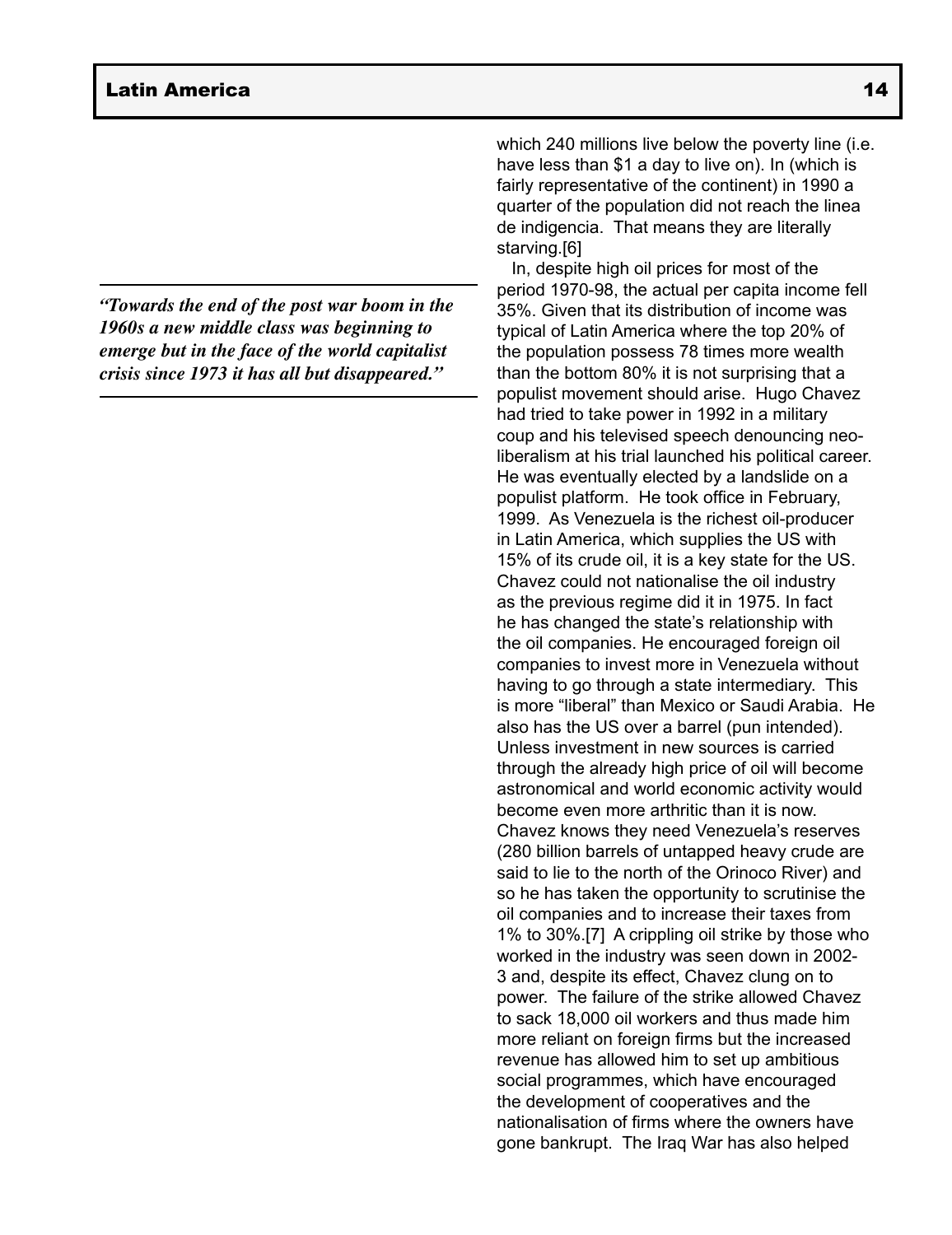### *The Failure of Neoliberalism*

since it has helped to put the oil price up to \$60 a barrel (when Chavez had long argued that \$20 to \$28 would be a good level). Venezuela still produces about half a billion barrels less than its OPEC quota.

The significant point is that Venezuela has power and it has already entered into a strong alliance with Cuba since Washington's failed attempts to dispose of Chavez. Chavez and Castro are said to converse every evening by telephone and Chavez is now bankrolling a joint trading agreement known as the Bolivarian Alliance (Alba).[8] This has been set up in direct competition with the US attempts at trade agreements. At the November 2005 Mar del Plata meeting referred to at the start of this article Alba had its first success. Standing right next to Bush, the host President Nestor Kirchner delivered a stinging attack on the IMF (for which read "the USA"), and all the trouble it had inflicted on Argentina before and after the collapse. Kirchner had been given \$900 millions by Chavez (who had arrived at the meeting carrying a shovel "to bury Alca") to help pay off Argentina's debts. Within a month (0n 15th December 2005) Kirchner was to announce to an astonished world that Argentina had paid back \$9.8 billion dollars in loans to the IMF and therefore was now free of its influence. He stated that:

*"The IMF has acted towards our country as a promoter and a vehicle of policies that caused poverty and pain among the Argentine people."*

He was no doubt thinking that the IMF did not get Argentina a single peso after the economy collapsed at the end of 2001. Indeed the IMF demanded \$4 billions in repayments in the worst year of Argentina's crisis in 2002. And IMF policies were behind the disaster that Argentina faced in the first years of this century. Whilst the US flourishes on the worst budget deficit in history the IMF (run mainly by the US) runs round telling Latin American (and other) governments that the road to "development" means having a "balanced budget" and "fiscal discipline". The IMF calls on Latin American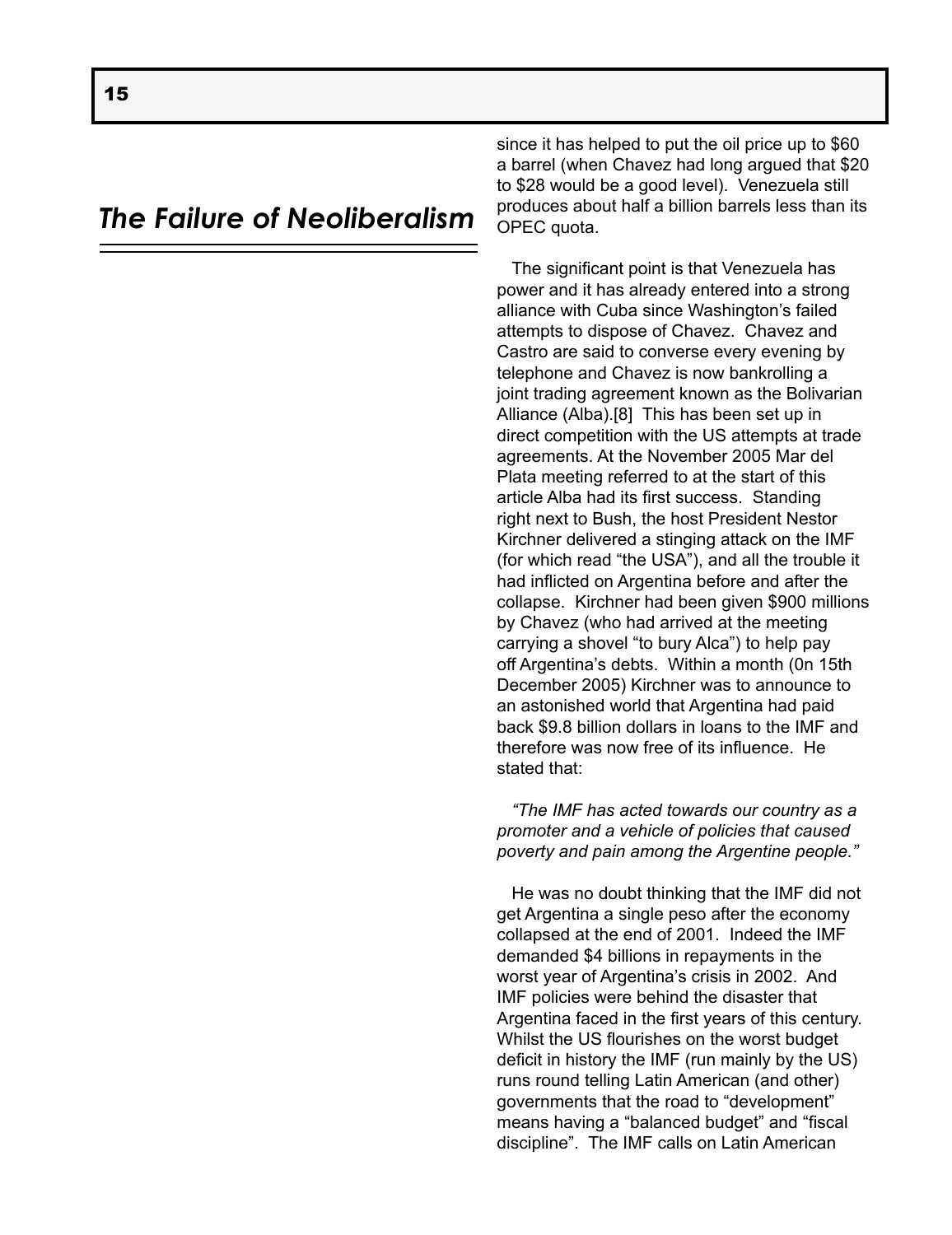*"The IMF calls on Latin American governments to persuade them to drop all protection for their citizens in order to attract foreign investment but these "benign" investors then start speculating with the local currency and this begins to undermine any attempt by local firms to produce and sell anything since they do not have a stable currency with which to operate."*

### *The Victory of "the Cocalero"*

governments to persuade them to drop all protection for their citizens in order to attract foreign investment but these "benign" investors then start speculating with the local currency and this begins to undermine any attempt by local firms to produce and sell anything since they do not have a stable currency with which to operate. Neither the EU nor the US would ever allow itself to be put in this position.

Kirchner is no radical or socialist. He has risen through the ranks of the Peronist Movement as a "grey" figure who was not averse to clientelismo (i.e. doing favours for his cronies and ensuring his own appointments). What he has done is to realise that the \$178 billions of debt that Argentina had when he took office was paradoxically a weapon in his negotiations with international creditors. The discussion was no longer about the terms of repayment but how much of the debt could be recovered by creditors. 76% of it was replaced by longterm bonds, which covered only one third of the value of its debt. The IMF was prepared to settle its debt as it hates to have bad debts on its books (as it is bad for its image!). In the past the outcome of such a policy would have been a period of autarky but Chavez' oil money beckons and not just for Argentina. Uruguay and Brazil are either also negotiating loans or have received them. This is why Venezuela has been let into Mercosur, and Chavez hopes to build a wider anti-American regional system.

But the latest opportunity for the Bolivarian Alliance is Bolivia.

Bolivia is the poorest country in Latin America and in December Evo Morales the leader of the MAS (Movement Towards Socialism) was elected President Again the answer to the question as to why the first indigeno, [9] and former leader of the coca-growers (cocaleros) union, had won a landslide victory has to be seen in the state of the economy. For the last quarter of a century Bolivia has been an experimental ground for free market policies which have not only seen the gulf between rich and poor get wider but overall has lowered the per capita GDP of the country. It now stands at \$2,800 compared to a Latin American average of \$8,200 (whilst it is \$42,000 for the USA).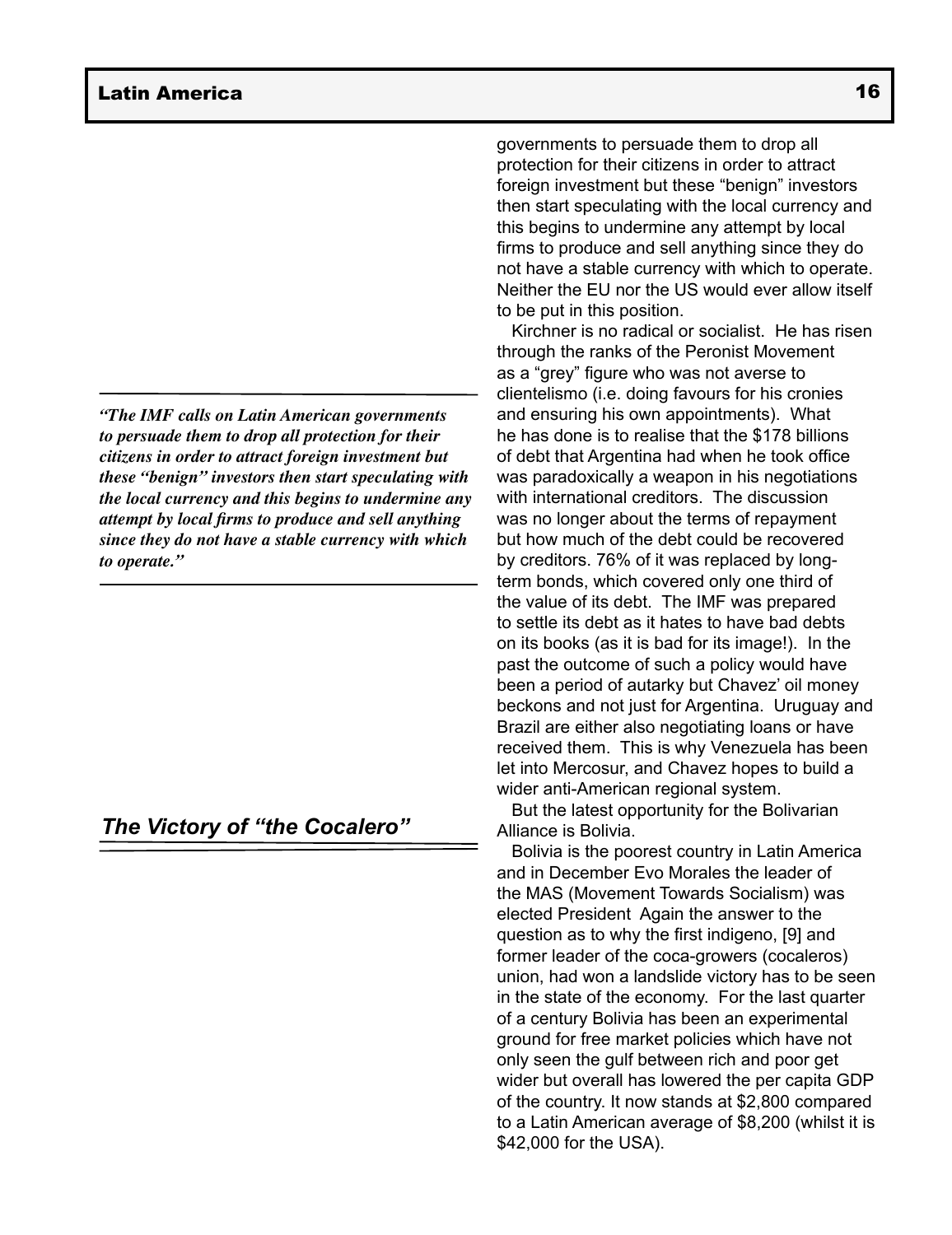*"For the last quarter of a century Bolivia has been an experimental ground for free market policies which have not only seen the gulf between rich and poor get wider but overall has lowered the per capita GDP of the country."*

### *Socialism and Revolution*

Once again the IMF has been the animator of reforms in which just about everything has been privatised (including the Social Security system). In some ways the roots of the victory of Morales go back to the fight of local people in Cochabamba against Bechtel when it was handed the water privatisation contract in 1999. Since then the country has been in revolt and a succession of the old guard Presidents have failed to stop the agitation (in which hundreds have been killed). Morales' victory was assured when parts of the army called for him to be allowed to assume power. These are the nationalist officers who are not clear where Bolivia is going but are prepared to fight to keep its territorial integrity in the face of the rich white separatist movements in the oil and gas regions of Santa Cruz and Tarija. Morales is in a difficult position in that the popular movement is expecting immediate improvements in living conditions but he is not clear how to deliver them. He has toned down the rhetoric and warned that Bolivia's current institutions could take 50 to 100 years to dismantle. His one hope may be Chavez. If the current programme which uses Cuba's greatest national resource (its doctors) allied to the oil revenue of the Chavez regime can bring some immediate (if cosmetic) benefits in health (already 800 cataract operations have been carried out by Cuban doctors in Venezuela) then Morales may gain some breathing space. Ultimately though he will have to take on the traditional elite who will resent even the mildest reforms. In that case the issue will be decided by the current political infighting that is going on inside the armed forces.

It will have become obvious that we have been discussing recent developments in Latin America from the point of view of those who wield power. We have by no means exhausted all that can be said on this subject. The various anti neoliberal politicians that have gained some degree of power in the different countries actually defy bracketing since they all are responding to the attempts by capitalism to solve its global crisis in Latin America by cutting back on social spending in different ways. What is common to them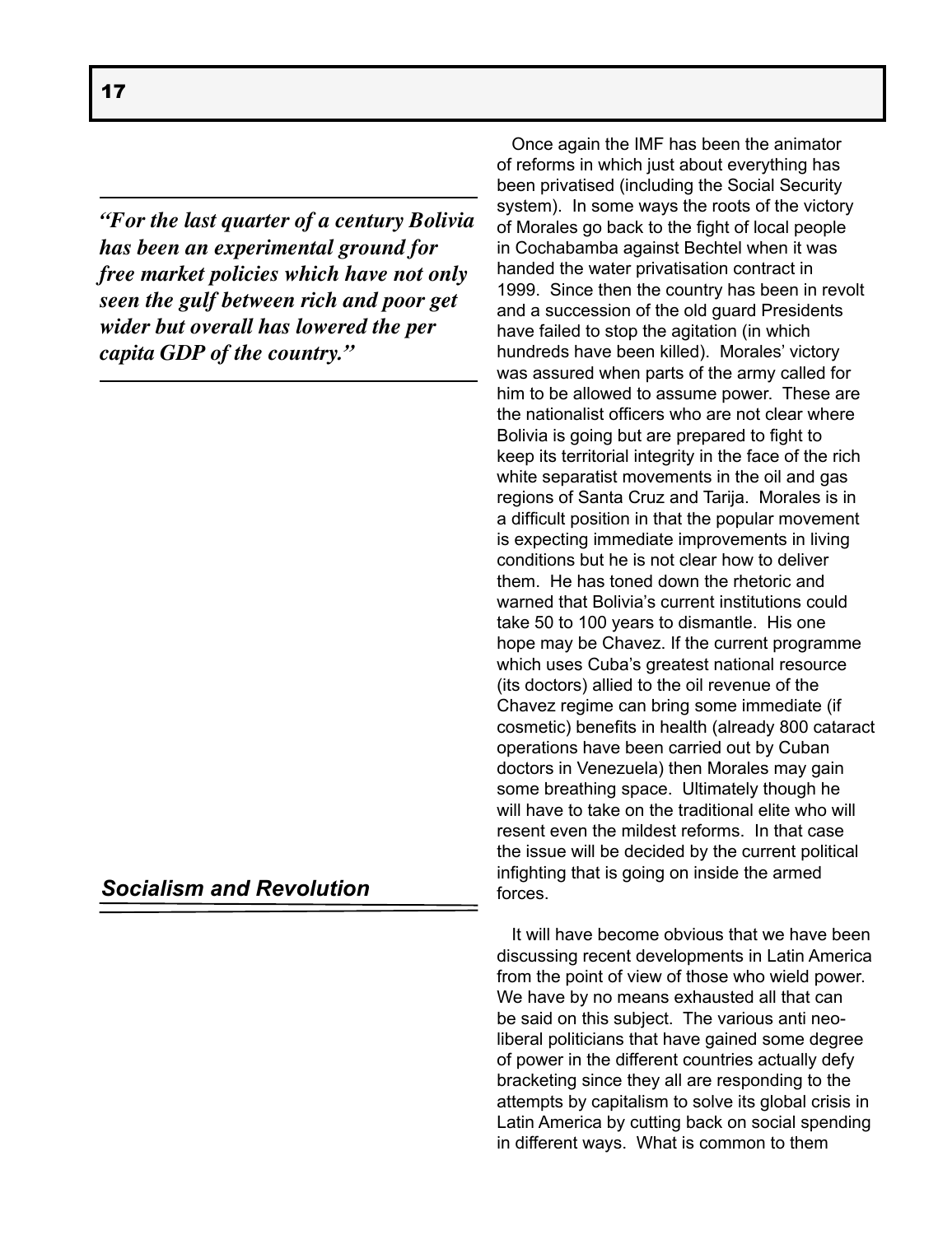*"After the collapse of Stalinism it may have been supposed that the identification of socialism with state ownership would have been eradicated. Far from it, every Right wing commentator in the US agrees with every old Stalinist, and nearly-as-old Trotskyist, that Castro, Chavez, Morales etc are "socialist"."*

all is the utter barbarism and degradation that capitalism has visited on these societies. The total failure of the capitalist social and economic system is nowhere more clearly revealed.

However Latin America is also a great place for political hyperbole. As we noted above, every general who overthrew another general did not just carry out a "coup d'etat" but proclaimed "a revolution". Nowadays the hyperbole is on the Left. Every leader who makes some gestures towards the unbearable poverty of the masses is hailed as a "socialist" by all kinds of Left organisations especially in the USA and Europe. Whereas the first hyperbole is farce this second is a crime. After the collapse of Stalinism it may have been supposed that the identification of socialism with state ownership would have been eradicated. Far from it, every Right wing commentator in the US agrees with every old Stalinist, and nearly-as-old Trotskyist, that Castro, Chavez, Morales etc are "socialist". Every move of social mobilisation from on high is greeted as if it was a genuine mass movement from below instead of as a social mobilisation by a regime. Socialism has nothing to do with state ownership of the means of production. Socialism can only come about through a movement which first overthrows the capitalist state, then establishes its own semi-state which withers away with the last vestiges of class rule, and then the way is open for a truly new mode of production to arise based on the common and free association of all producers. Socialism is neither a state in which the secret police is everywhere as with the G2 in Cuba, nor is it one that does deals with multinationals.

Some Trotskyists pour scorn on this position (which was that of Marx and Engels and even Lenin). They argue that what is happening in, e.g Venezuela, is a real step forward, and that inevitably the contradictions of the situation of someone like Chavez will dialectically lead to the revolution. This only shows that they have learned nothing from the past. They once fawned over Tito, Ben Bella in Algeria even, in some cases Ayatollah Khomeini in Iran as real antiimperialists and all were the gods that failed. Anti-imperialism which is only anti-americanism is not socialism. And socialism cannot be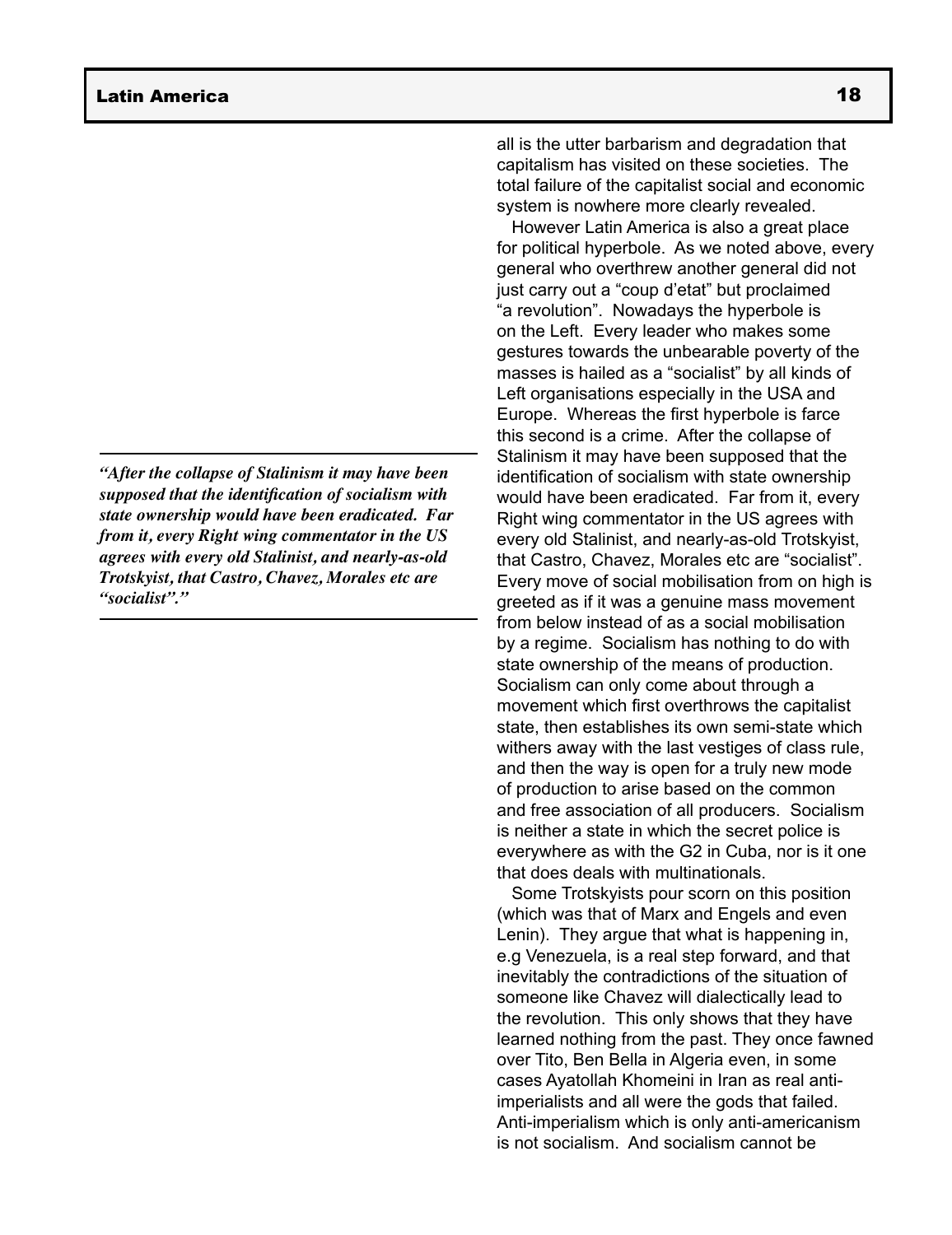created from above. It can only be the result of genuine mass movement, which is not based on "the people" but on the self-conscious activity of the one class, which is globally exploited, the working class. It is to the prospects of the working class in Latin America that we will turn in our next issue [part II, ed.].

#### *Jock*

[1] Mercosur is "The Common Market of the South" and was set up in direct opposition to the North American Free Trade Area (NAFTA) in the 1990s. Venezuela became a full member in December after the failure of the Buenos Airs talks on the FTAA. Bolivia, Chile, Ecuador, Peru and Colombia are associate members of Mercosur.

[2] For more on the terrorism of Western democracy see "Terrorism and Democracy: Imperialism's Final Frontier" in Internationalist Communist 23.

[3] In 2003 it was 179 votes to 3 (the three are always the USA, Israel plus one other, currently the former US colony of the Marshall Islands)

[4] Although statistics in Latin America tend to be so politicised that no really reliable figure exists (so treat even the ones in this article as illustrative!).

[5] Criollos are the descendants of the white Spanish land-holding elite who then led the break with Spain and established republics in which they dominated through the triumvirate of landowners, Army and Church.

[6] Figures from CEPAL (Centre for the Study of Latin America) and UNCLA (United Nations Commission for Latin America) which remain the most reliable sources.

[7] Even this does not compare with the 90% tax Putin imposed on foreign oil companies revenues last year. [8] Alba is not only the Spanish for "dawn" but contrasts neatly with the Spanish acronym of the US proposed Free Trade Area of the Americas or Alca.

[9] Indian, or member of the pre-Spanish Conquest population of South America. Morales is an Aymara speaker, the other Indian language is Quechua.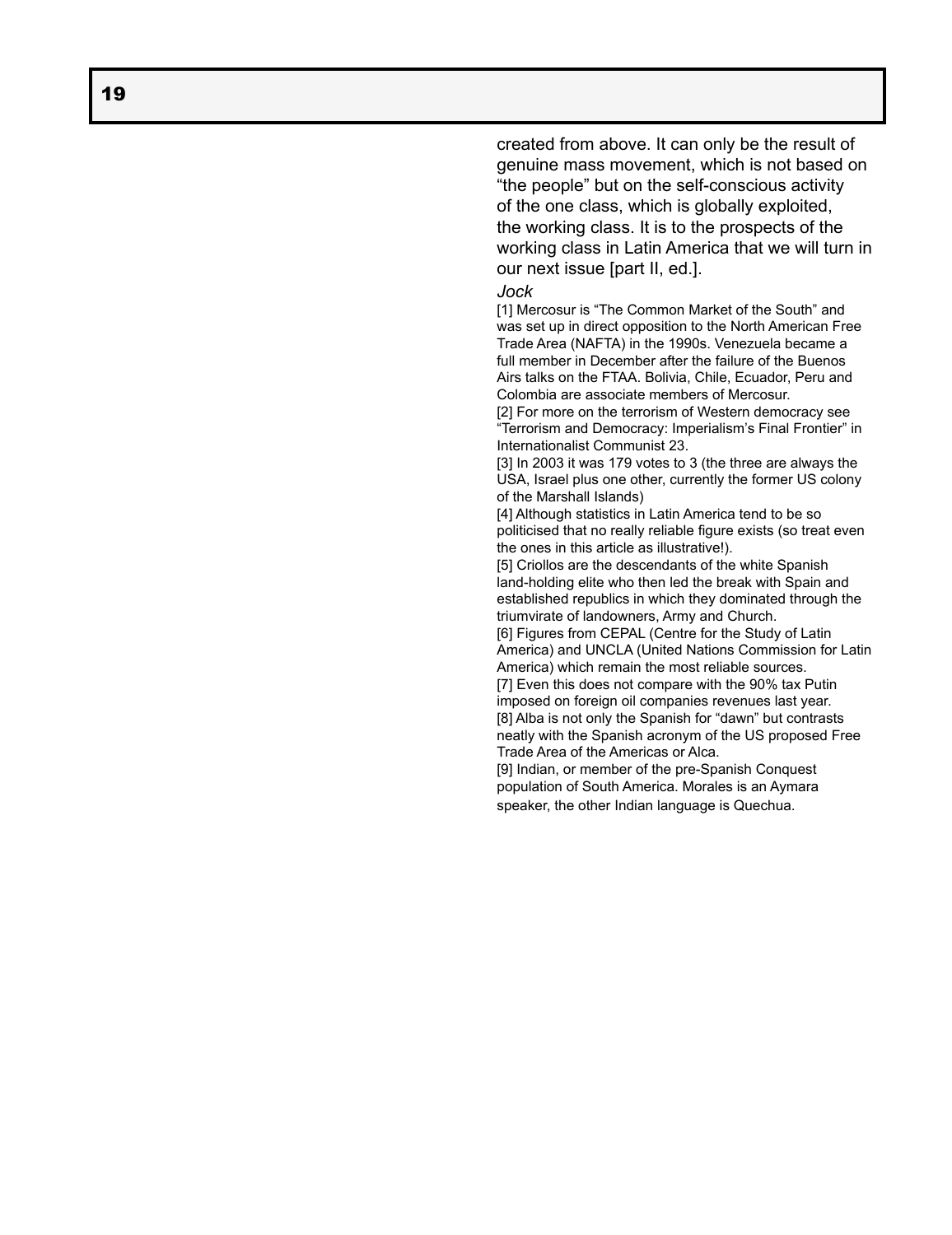# *Latin America: Between Populism and Imperialism*

**Part Two: The Working Class in Latin America**

Marx always recognised that the basis of the proletariat's antithesis to capitalism was forged on a daily level in the struggle for immediate economic goals. He recognised that if the working class did not fight in this way then it would not develop the collective sense to organise and overthrow capitalism at a later stage. Worse still they would become in his words, reduced to the status of "mere degraded wretches". Striking and organising collectively is not easy. Apart from the ideological domination of the capitalist class which allows it to propagandise against class solidarity (indeed the BBC has banished the word "class" from its bulletins) and persuade workers to stay at work no matter what, there is also the simple material fact that workers have families and a prolonged struggle, especially if it gains nothing, can lead to disaster.

In places like Latin America there are even more enormous difficulties. The state regularly resorts to death squads (i.e. the police out of uniform) to murder anyone who becomes prominent in any fight to organise for even the most minor of claims. This is particularly true in Central America where anyone who takes up the cause of the exploited becomes a target of these death squads. And even when these are faced down by many courageous workers there is then the question of dealing with the unions (sindicatos). In the advanced capitalist countries the unions have become part of the apparatus for labour regulation rather than the representative force of a collective struggle (which they were in the beginning). In Latin America the picture is even more complicated. Frequently the central unions are not only the clients of one political party or another but they actually operate more like mediaeval guilds or the mafia in deciding who can get work and who cannot. And even if all these difficulties are overcome there is still the political problem of not falling into the programmatic arms of the leftwing of capital. As we saw in the first part of this article, the rise of the Left in Latin America has led to a whole series of diverse regimes which are all tinged by one form of populism or another. In Chile, Argentina and Brazil "moderate" socialists are in power. 'Moderate' here means that they will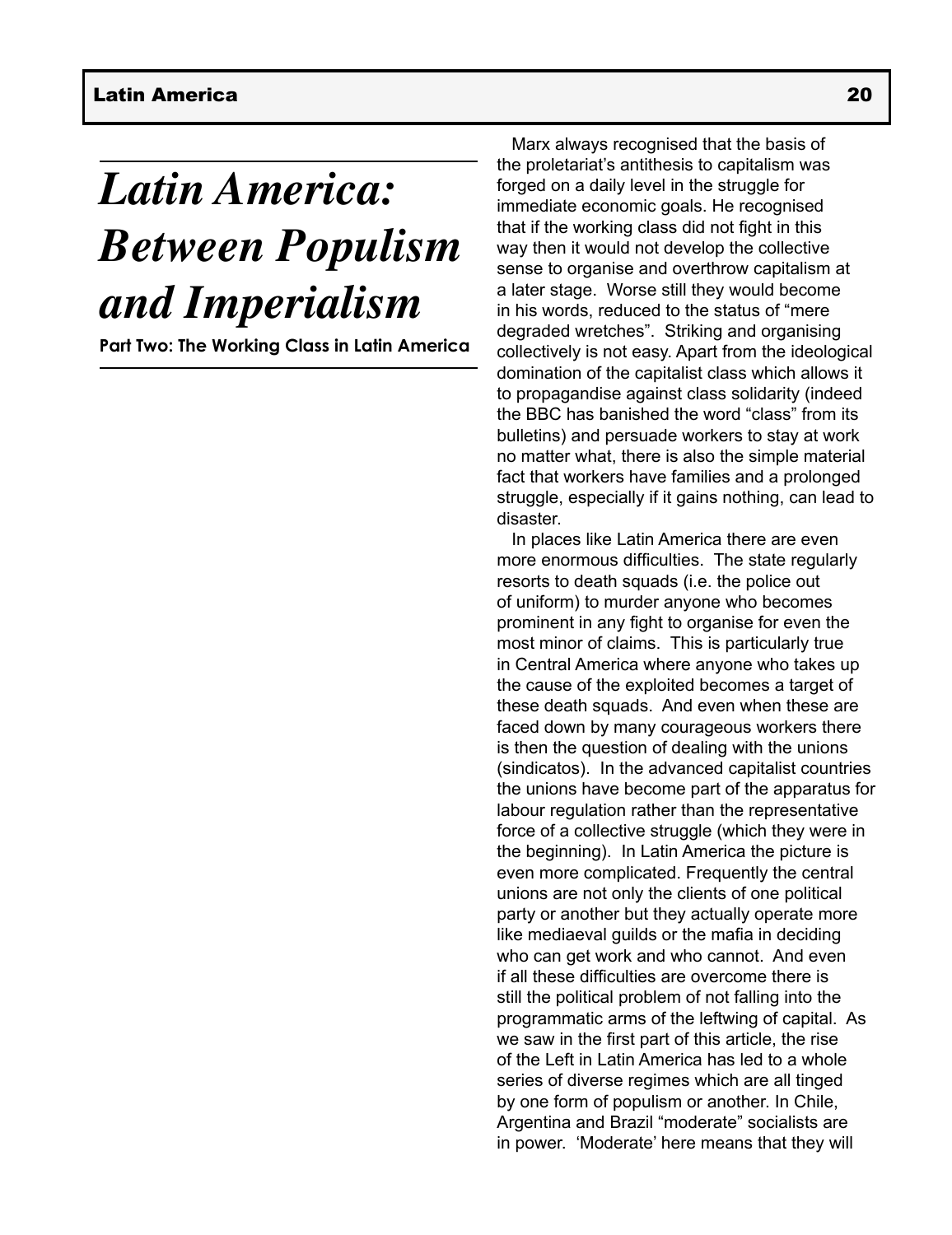## *Solidarity not Nationalism is the Way Forward*

do nothing to discourage inward investment and thus try to keep the workers quiet with stirring speeches that things will get better in the future and little more. After four years in power the Workers Party of Brazil has done nothing other than preside over increased poverty in Brazil and only gets the workers' votes as the least worst option. The other illusion is that the problems of daily life can be solved by driving out foreigners from ownership of chunks of the economy. In Latin America nationalisation and nationalism have always been close bedfellows. In this article we look at these issues in the context of two very different strike movements, which broke out in 2006. The first is the strike in the Chilean copper mines and the second is the struggle of the schoolteachers of Oaxaca in Mexico.

The strike in the largest copper mine in the world, Escondida, just outside Antofagasta in Chile ended on September 1st 2006 after lasting 25 days. The strike sent waves of unrest throughout the international bourgeoisie. The owners, the Anglo-Australian consortium BHP Billiton, lost \$16 million a day as production fell to 40% and then to zero. The "left" government of Michelle Bachelet was concerned that the strike would be a signal for a wave of action throughout the Chilean economy and those who need the copper 3/4 like the growing Chinese economy 3/4 all looked on nervously as it wore on and the copper price rose from \$0.80 to \$3 a pound. The "socialist" Chilean government provided a heavy police presence at the mine and are rumoured to have encouraged BHP Billiton to resist the most ambitious of the miners' demands.

Undoubtedly the strength of the miners' response took almost everyone by surprise. After all no Escondida miner had ever been on strike. In the years after the Pinochet coup anyone trying to resist the demands of the capitalists risked their own lives. Pinochet murdered a whole generation of working class activists (however mistaken so many of them were to believe that there was a parliamentary road to a better future under Allende). Now the General has lost his immunity from prosecution for the crimes of the 1970s while one of the victims of his torture squads is President. Such a political background no doubt helped the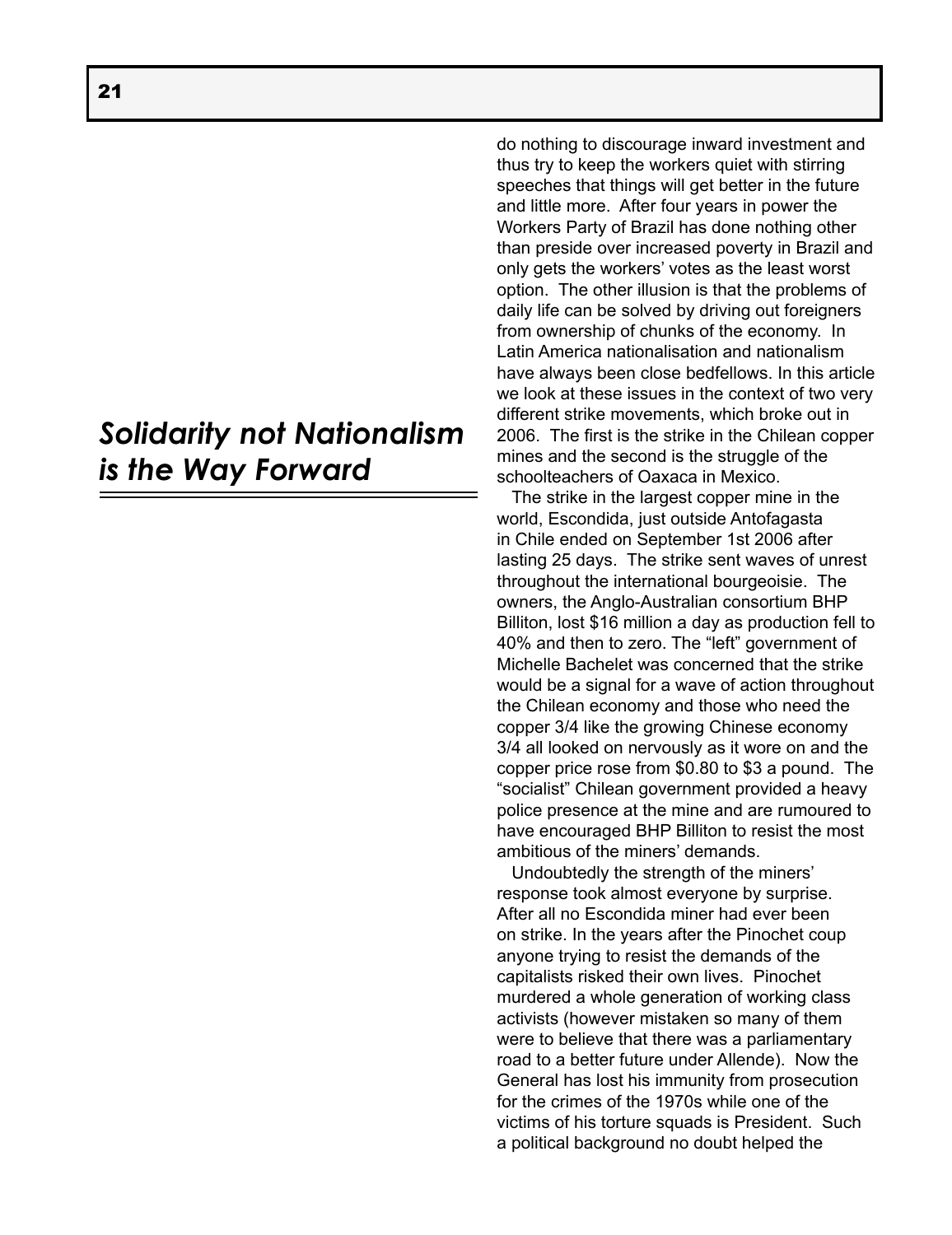*"The final package, which the union recommended was approved by 1607 votes to 121, but it is to last only 40 months (!) at a time when world copper prices show no sign of declining."*

open cast mineworkers of Escondida to fight for a better wage. However what really sparked the strike was the high price of copper, which had given BHP Billiton record profits. The Melbourne-based conglomerate recorded a 63% rise in profits to \$13.7 billions the biggest ever profit reported by an Australian company. Most of this went back to the shareholders and this sparked the anger of the miners when the company offered them only a 3% rise in wages. After weeks of negotiations between the unions and the company the union declared a strike. This had the active support of 1200 of the 2000 miners. In some ways the strike had admirable features. The miners did not go home and passively await the outcome of the strike but established a tented city at the mine entrance. Every night union leaders had to report to them as to the state of the negotiations. And during the day the workers busied themselves by carrying out socially useful activities like collecting rubbish from the beach or painting municipal buildings to establish some solidarity with the inhabitants of Antofagasta. And in a sense the workers could claim a victory in that the original wage offer of 3% then became 4 % and finally the company agreed to give 5% plus a \$17,000 one-off bonus as well as implementing a series of health provisions.

However on closer examination it looks as though the union sold them short. The final package, which the union recommended was approved by 1607 votes to 121, but it is to last only 40 months (!) at a time when world copper prices show no sign of declining. The strike was also causing more grief to BHP Billiton then they were prepared to admit. At first they could keep up 40% of production but eventually had to shut down operations altogether. And as the original demand was for 13% and a \$30,000 bonus the miners have hardly made a dramatic gain. It is a reminder that Marx also warned workers not to put too much store on economic victories as the real victory is in the development of the consciousness of the class.

Since the strike ended there have been two developments. Contracts are up for renewal in most of Chile's copper mines including those run by the state and the workers in them have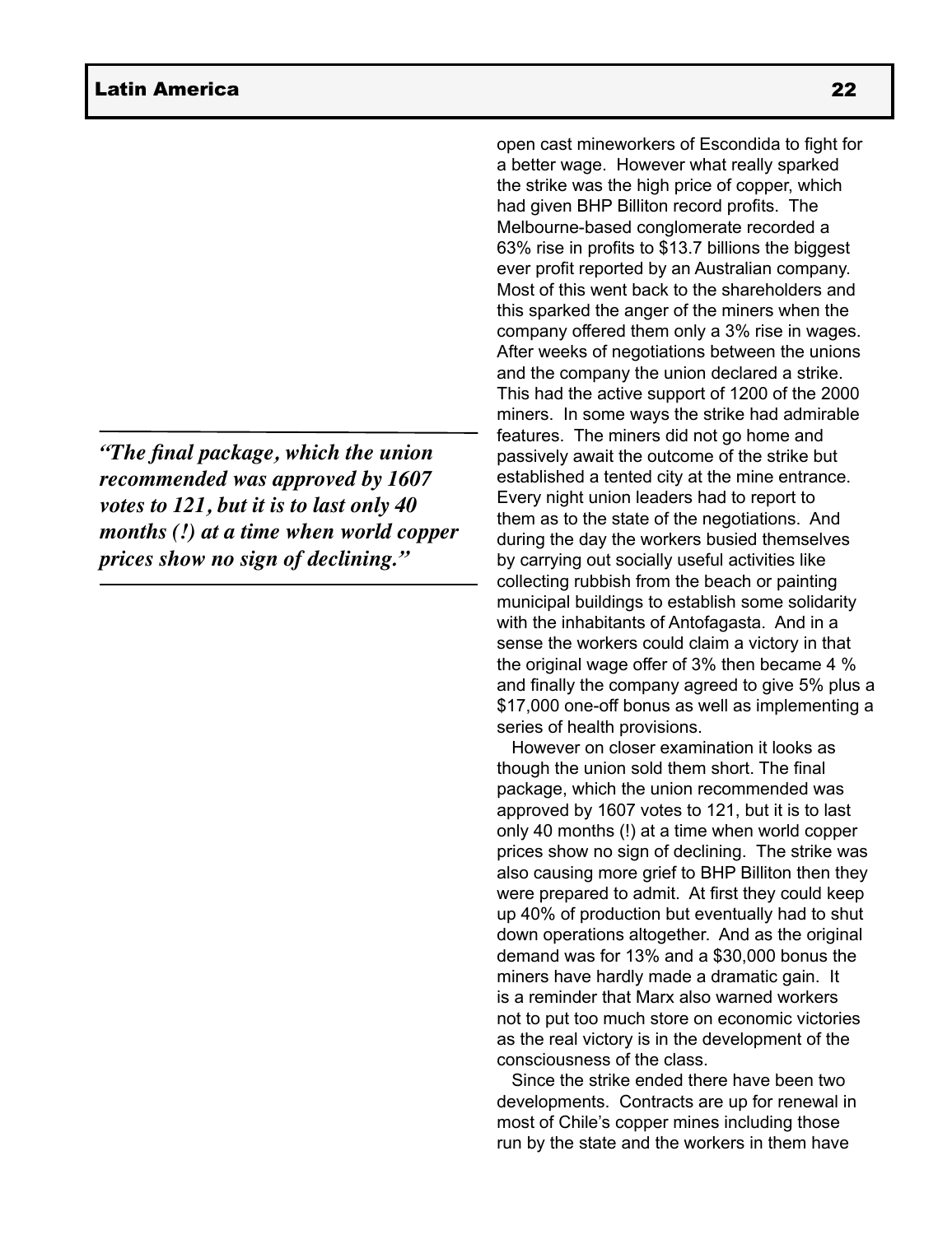*The Teachers' Strike in Oaxaca - From Ritual to Revolt*

taken heart from the struggle at Escondida. The 400 Workers at BHP Billiton's \$1billion Spence copper project have voted to go on strike after rejecting the company offer of 3.8%, which is exactly the rate of inflation in Chile. They have asked for 10.8% plus a bonus and increased benefits. The Government is also bracing itself for a similar struggle at the state-owned Codelco copper firm (which is the biggest copper producer in the world). This has increased its profits from \$4.3 billion last year to \$7 billion this. Codelco workers want a share of these profits but the Government does not want to pay them a rise above the inflation rate (i.e. nothing). This makes the second development at Escondida appear all the more ridiculous.

During the strike union leaders constantly made speeches inflaming nationalist sentiment stating "the copper is ours not the foreigners". Now they have begun a campaign to get the Government to nationalise the mine. This is at best an irrelevance since the same exploitation goes on in both state and privately owned mines. At worst it is much worse than this in that it feeds the illusion that state ownership is workers' ownership. This is not the case as the whole history of the Eastern Bloc and the USSR show. As long as money and wage labour exist so does exploitation. The unions always use nationalist arguments to divert workers from understanding the real nature of exploitation is in the capitalist mode of production itself not in which set of capitalists own which bit of the means of production. The workers of Escondida would be better asking why the union called a strike when other contracts in Chilean copper mines were coming up for negotiation. Instead they fought alone (and as their strike led to a copper price rise BHP Billiton did not lose much). If they had shut down Chilean production totally they would have found it easier to fight.

There is an annual ritual in Mexico. Every May since 1980 the corrupt and powerful Sindicato Nacional De Trabajadores Educativos, the teachers national union (SNTE) stages a strike. The teachers arrive in the central square or zocalo of every regional capital and occupy it, setting up camp for a week and then when some of their demands are met they up tent and return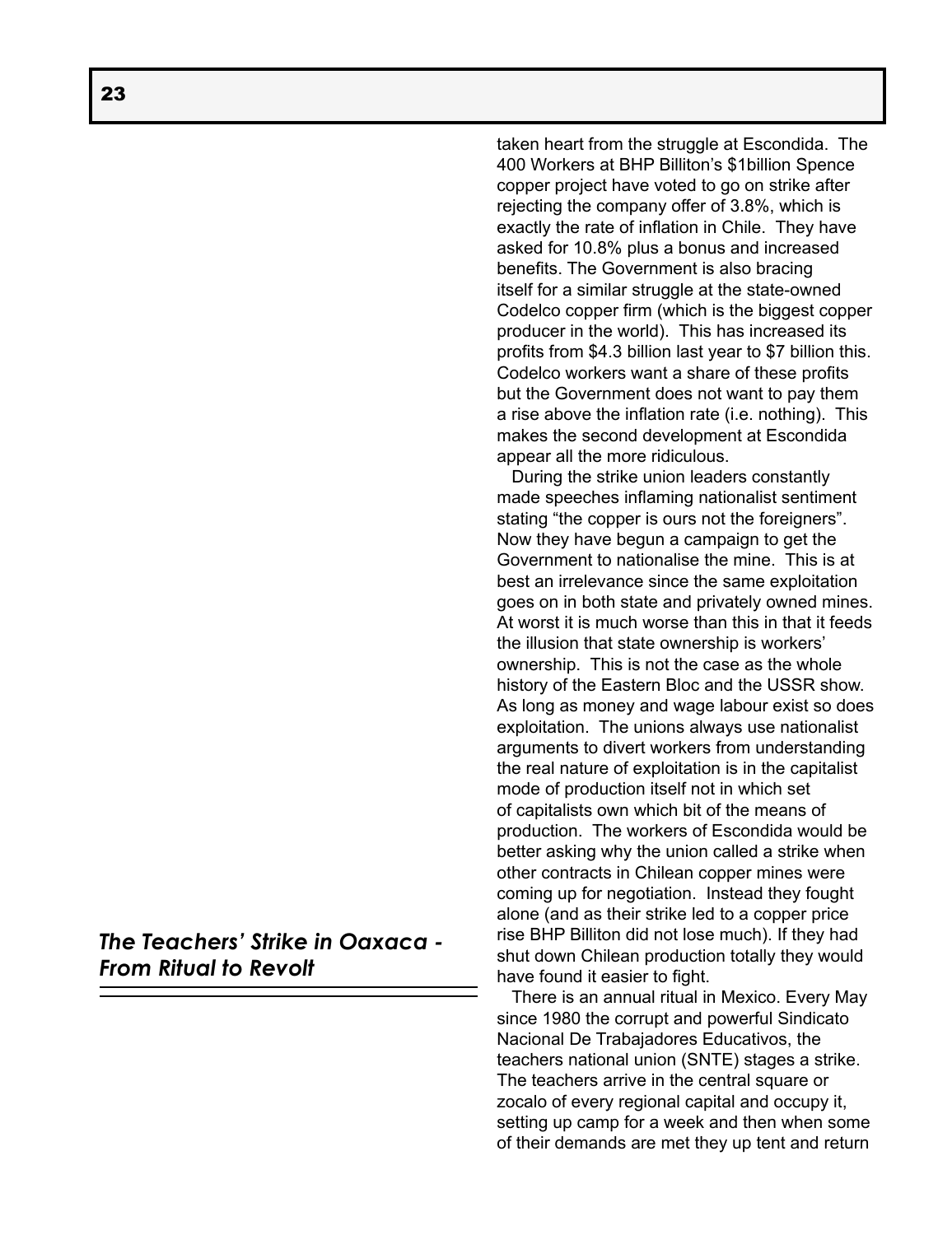*"They beat people, dropped tear gas from helicopters and set fire to their belongings, leaving 100 people injured and 2 dead."*

home. This year the same thing happened except that the teachers in Oaxaca demanded not only more money for themselves (at \$500 a month they are regarded as well paid) but also for an increase in the minimum wage rates for all workers in the state. Furthermore they did not go home when some of their demands were met but continued occupying the square until June 14th. At this point the strike tradition met up with the election tradition. In election years the ruling party (which for 80 years was the PRI or Party of the Institutionalised Revolution – a real oxymoron if there ever was one) nowadays the PAN (Party of National Action) create some provocation to set off a popular movement in order to terrify people into voting for the established party. In Mexico it is actually referred to as the voto del miedo (fear vote). On June 14 Ulises Ruiz Ortiz of the PRI, the local Governor of Oaxaca (which is both a state and a city) who is known for his repressive rule (he has ordered 37 political murders since taking office in December 2004), sent the police at dawn to attack the teachers and their families. They beat people, dropped tear gas from helicopters and set fire to their belongings, leaving 100 people injured and 2 dead. The teachers retreated from the zocalo but regrouped and returned to retake the square by throwing rocks and using sticks against the police. A huge demonstration of 400,000 Oaxacans then paraded in solidarity and within a few days the strikers and many groups that joined them had set up an alternative local government called the Popular Assembly of the People of Oaxaca (APPO) and demanded the resignation of the Governor. This political demand was too much for the union leaders of the SNTE (who just happen to be high up in the PRI). They went into the square and promptly announced that the strike was over and the workers would return to work on July 10th. However they were met with cries of "traitors" and "sell out" and the strike continued. Not only that but the APPO was soon in battle for control of radio and TV stations. They would occupy one then the Government goons would arrive to attack and shut it down so they would move on to another. The State Governor was even reduced to taking out the main TV transmitter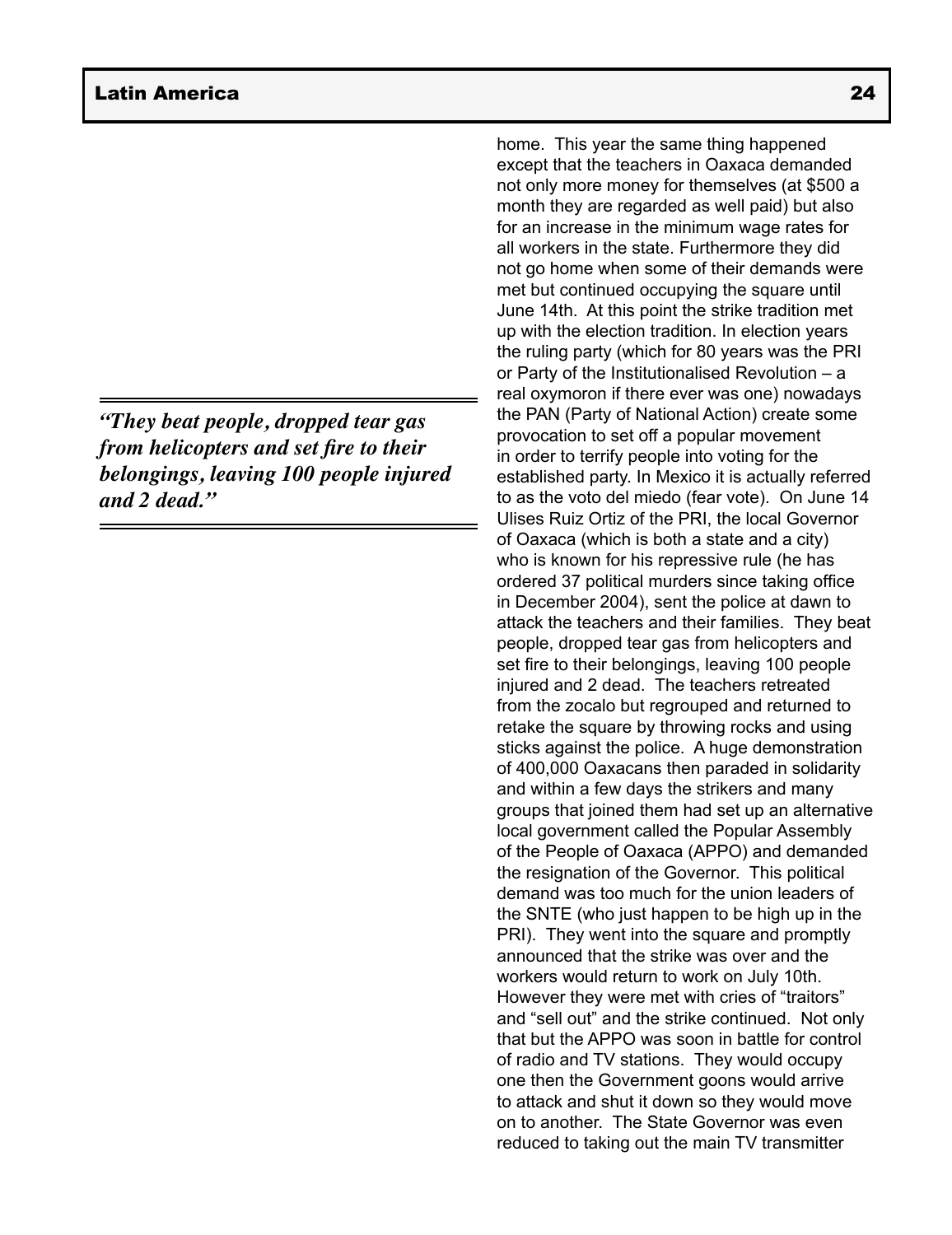*"The movement in Oaxaca by contrast debated boycotting the July 2nd election and aims to change the whole political character of Mexican society. The two movements thus underline that 2006 has been a year of significant change in Mexican political life."*

when local people occupied the TV studios and began broadcasting their version of events. In typical Latin American tradition squads of non-uniformed agents occasionally fired on the demonstrations in order to intimidate those taking part. Eight people, including a child of 12, have been killed in this way and hundreds wounded, but the resistance has not been broken. In some ways the situation is a standoff. Ulises Ruiz Ortiz still remains Governor but his violence and manoeuvring have failed to quell the movement.

Oaxaca is, of course, not the only city to be occupied by a permanent mass demonstration. There has been little publicity about the deeper movement in Oaxaca but the result of the Mexican elections is well known. Lopez Obrador, the candidate of the leftist PRD was stated to have lost the by 0.6% of the vote amidst widespread and blatant vote rigging. Nothing out of the norm for Mexico here but the sense that the oligarchy have deprived the have-nots of a regime which (however unlikely) promises them some relief has led to the questioning of the whole parliamentary charade. The PRD have steered clear of any popular movement and are trying to mobilise an all-class alliance to fight for clean elections. The movement in Oaxaca by contrast debated boycotting the July 2nd election and aims to change the whole political character of Mexican society. The two movements thus underline that 2006 has been a year of significant change in Mexican political life. The humiliations that have been heaped on workers over the last few years are coming home to roost. The plan for the PAN/PRI parties to implement the US' Plan Puebla Panama to build a superhighway across the narrowest part of the isthmus to benefit US multinationals has further alienated Mexicans. They are told that the highway will benefit everyone but they can see that the removal of peasants from the land to make way for the road and its associated infrastructure is a benefit only to big business and the corrupt contract donors in the Government. The ruling class might have got away with this if the economy had been booming but, as we pointed out in the first part of this article, the economic performance of the whole of Latin America has been nothing less than disastrous. Whilst Latin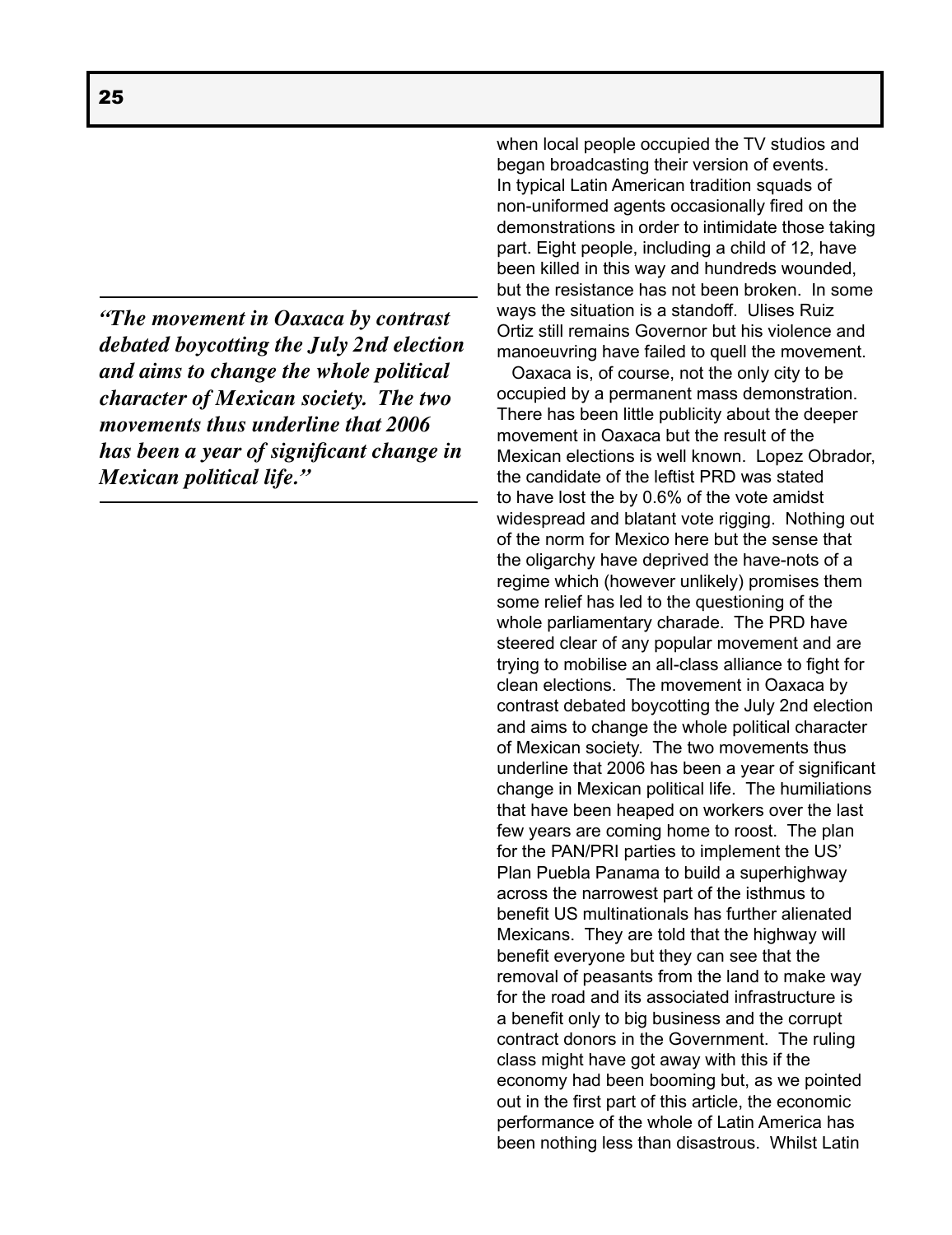### *Possibilities and Problems*

America was a beneficiary of the post-war boom in the 1960s, the 1980s were called the "lost decade" as per capita growth rates plummeted and the economies south of the Rio Grande actually contracted under the impact of the IMF's imposition of neo-liberal policies. The 1990s saw a sluggish recovery but currently per capita GDP in Latin America is growing at only 0.2% per annum. Mexico is slightly better then the average at 0.9% but even this is hardly "development" as the IMF keeps talking about. Mexico's case would be worse were it not for the subventions sent from the 4 million or so Mexicans who have migrated to the USA. The key figure is that the disparity of income in Mexico is greater than in most countries in the world and the gap between rich and poor is getting wider. Mexico has 40% of its population classed as "poor" (i.e. earning less than \$2 a day) and 25% as living in "extreme poverty" (less than \$1 a day). This is actually worse than the world average [1] so the question is not really why is there social unrest but why has it been so long coming.

According to some reports [2] the Popular Assembly of the People of Oaxaca (APPO), although constituted in an ad hoc and informal fashion, although it is dominated by activists from various small organisations whose activities tend to be endorsed by the whole assembly, does operate something like a proletarian organisation. Delegates are mandated to carry out tasks rather than simply elected like parliamentary representatives who can then do what they like. If they fail to do what they are supposed to then they can theoretically be replaced. Such an organisation built around the needs of the struggle from the bottom up is the very opposite of the sort of mobilisations organised by Chavez Bolivarian Movement in Venezuela where the workers carry out actions for the Government in order to ensure its polices are implemented. Such mobilisations are to defend state capitalism [3] rather than to really be a step on the way to a new form of society.

There is no doubt about the bravery and resolve of those involved in this struggle. As popular resistance has increased, as the legitimacy of the system has come under question, so Government violence has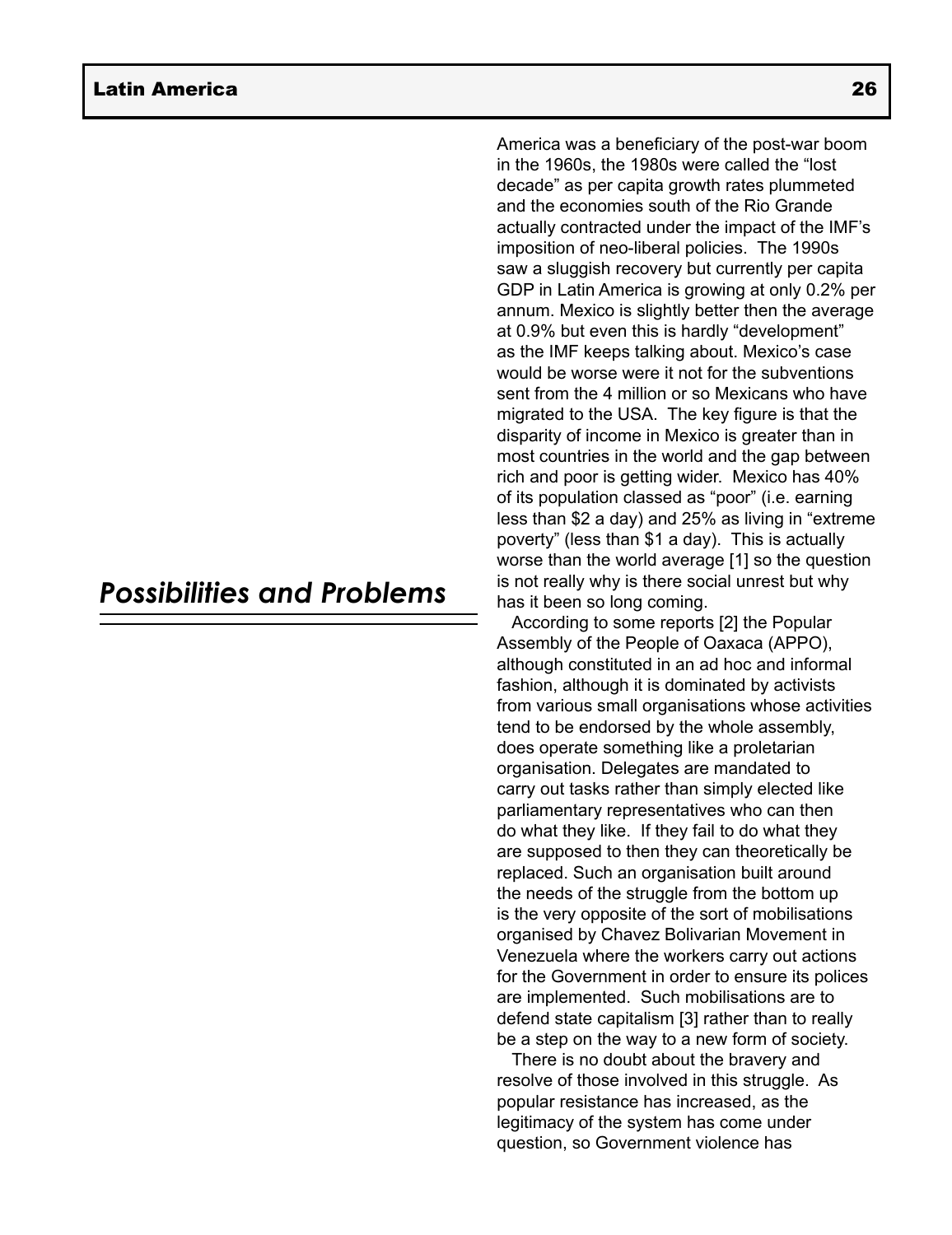*"Each successful struggle offers encouragement to the next struggle and many of the collective experiences of struggle have thrown up new experimental forms of organisation, which may yet turn to take on a proletarian programme."*

increased. 2006 has produced more ruling class violence against workers and peasants than for some time.

However despite all this resistance and determination to take matters into their own hands by the workers in Oaxaca the goal for which they are fighting is still not clear. The replacement of the hated Governor of Oaxaca is hardly the beginning of a new society (and in Oaxacan history is not new since popular movements have already kicked out three such Governors in the past). If the APPO wanted to really change society rather than just promote the rhetoric of change they might first have thought of dismantling the teachers' union whose leaders have so clearly been acting for the Mexican state. And a real revolutionary movement also needs to understand what it is that it wants to change. It is not just about removing one corrupt governor nor even about people power. It may be too early for this but the issue is not confined to Oaxaca or even all Mexico, but is a global issue. What has to change is the social formation, the mode of production. As long as the fruits of our labour are turned into commodities for the capitalists to then use against us then there can be no talk of "revolution". In this sense overthrowing the currently constituted state power is also not enough as the bases of that power lies on the alienated labour of the working class. Dismantling capitalism is a task that cannot be accompanied by any one section of the working class on its own. The monster can only be destroyed by an international movement which first paralyses the capacity of the great imperialist powers to act, and then spreads over the planet. In Latin America there are signs that the working class is beginning to stir itself not to support the latest populist caudillo [4] or even self-proclaimed "democratic socialists" but is beginning to fight on its own terrain for its own interests. Each successful struggle offers encouragement to the next struggle and many of the collective experiences of struggle have thrown up new experimental forms of organisation, which may yet turn to take on a proletarian programme. Such a programme is absolutely essential if workers are to coalesce around a vision of how to change society. It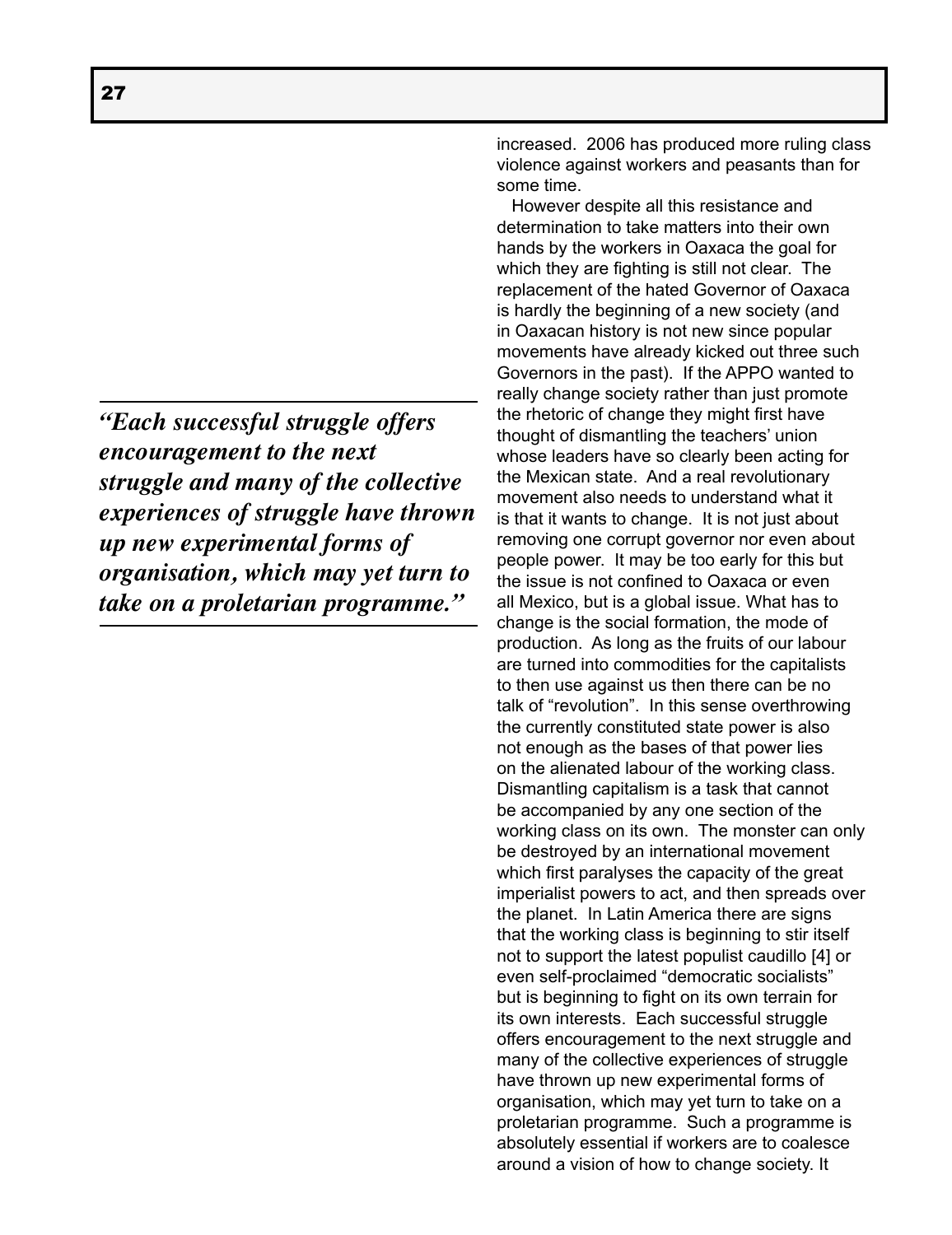cannot come to all workers at the same time but arises here and there in episodic sparks of consciousness. It is only when workers found a party for themselves to put all these sparks of consciousness together that the mass organisations thrown up by the struggle will have something to guide them away from false solutions like Cuban state capitalism or Chavez' caudillismo towards the only alternative to capitalism - communism.

On a world scale this is what the International Bureau for the Revolutionary Party is working towards. This is not a re-run of the mistakes of the past. The future World Party of the Proletariat will not be a Stalinist party. It is not an instrument to run a territorial power. It is an international instrument of revolution, which cannot identify with any territory in which the working class may come to power. That is the task of the class wide bodies established in that area and as we have said no one not even the class party of the most far-sighted communists can carry out that task for the workers. They have to do it themselves for themselves. This was one of the great lessons of the Russian Revolution. At the same time the Party is an essential element in putting together all the experiences of workers in the past. Revolution cannot be made starting from scratch every time and the role of the Party is ensure that this does not happen. It will be the first to see the obstacles in the way of liberation some of which, like trades unionism, nationalism, and state capitalism posing as socialism, we have touched on in this brief article.

#### *Jock*

[1] According to the International Labour Organisation the employed world working class stands at 2.8 billion of which about half live in poverty (as defined above) and one in five (520 million) live in extreme poverty (i.e. cannot even get \$1 a day). In Mexico it is 1 in 4.

[2] Much of the second half of this article is based on information from a sympathiser in Mexico but the material about the nature of the internal organisation of the APPO is taken from various US Indy media commentators.

[3] Castro had similar mobilisations in the Seventies in Cuba. His Committees for the Defence of the Revolution were however as much about policing every neighbourhood as carrying out any real initiatives to benefit the local people.

[4] Caudillo means leader and is often the term used to refer to Latin American military dictators in the nineteenth century.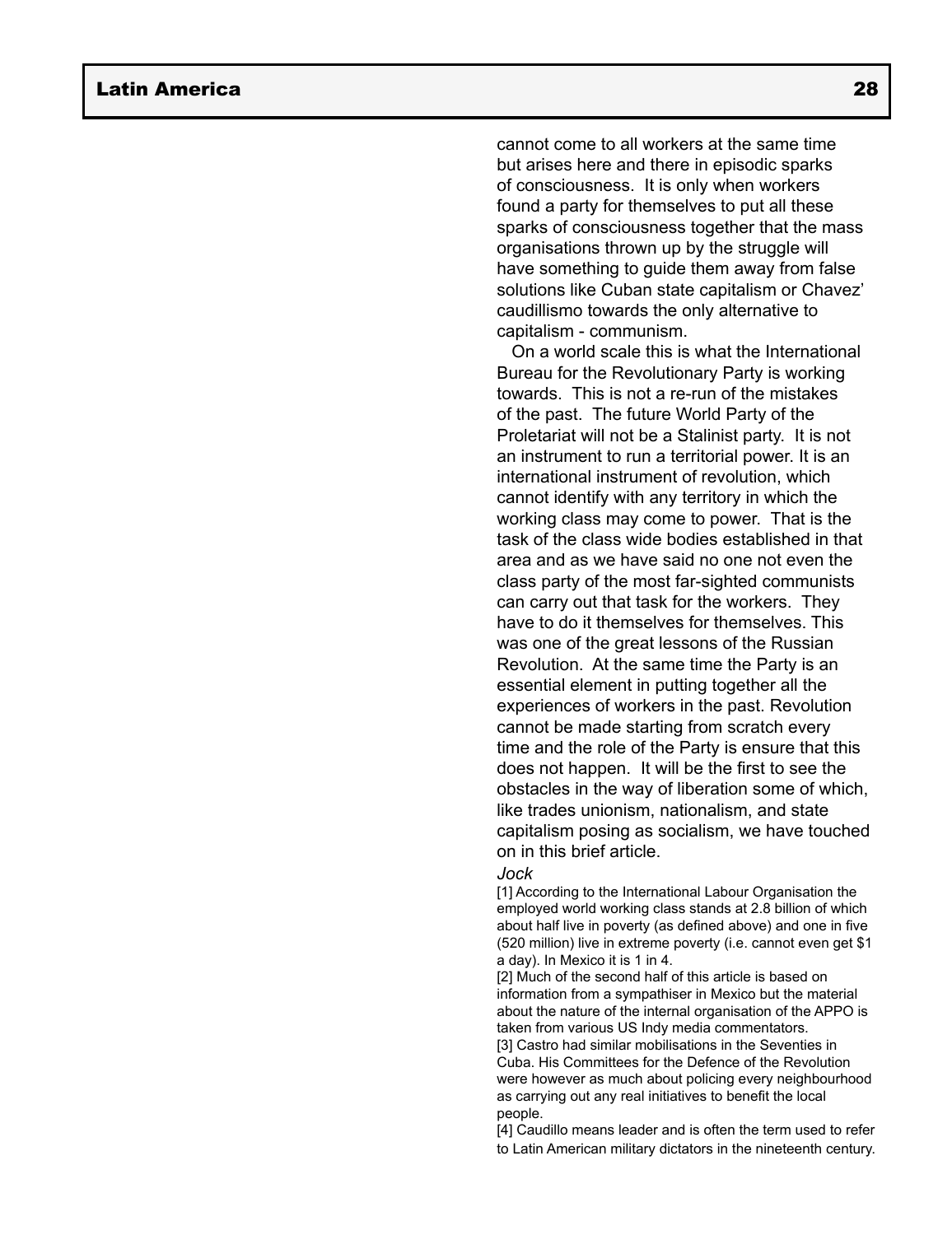*IBRP Statement – May Day 2007*

## **Global Capitalism Brings Misery to Millions** *Only the World Working Class Can End that Misery*

 *We publish here a draft of the IBRP Mayday statement. It illustrates the arrogance of a ruling class that has become all too accustomed to thinking that they have vanquished all working class resistance to their rule. They couldn't be more wrong. Workers will time and again revive their struggle against capital to ask for more than the crumbs from the capitalists table, they will demand the whole kitchen.*

"Everything is for the best in this best of all of all possible worlds" is the latest message from the World Bank and the International Monetary Fund about the state of the global economy. As May Day 2007 approaches the IMF celebrated the prospect of a fifth year of high world economic growth. Not to be left out, the World Bank produced a report showing that the numbers of people living on less than a dollar a day has fallen below 1 billion for the first time. The "solid economic growth" of 3.9% per year since 2000 in "developing countries" is credited with this new capitalist achievement. Profits are increasing at new levels as labor productivity expands. All this is grist to the mill of the capitalist propaganda machines that are once again asserting that the capitalist method of production is the only way of doing things. The new "global market" has revived capitalism so that we really have reached "the end of history".

 At the same time we are told that the working class, at least in the advanced countries, is a dying breed and that the class struggle is a thing of the past. We are all citizens now, enjoying the benefits of expanding democracy. Even the protest voice of the anti-globalization movement seems to have gone silent.

### **Contradictions of the System**

 In reality the contradictions of the system are increasing not diminishing. Statistical aggregates are never very good guides to social reality and, as always, there is another way of viewing the figures. The fact that the number of people living on less than a dollar a day has fallen from 1.5 billion in 1990 to 985 million in 2007 has as much to do with the declining value of the dollar in that period as to improved living standards. The statistic does not tell us that the average income in the advanced countries in the sixties was about ten times that in the poorer countries, whilst today, that ratio has doubled. Underdevelopment is a necessary condition for global capital accumulation in the era of imperialism, the era of capitalism' parasitism and decay. It does not bring progress but misery to the majority of humanity who create its wealth.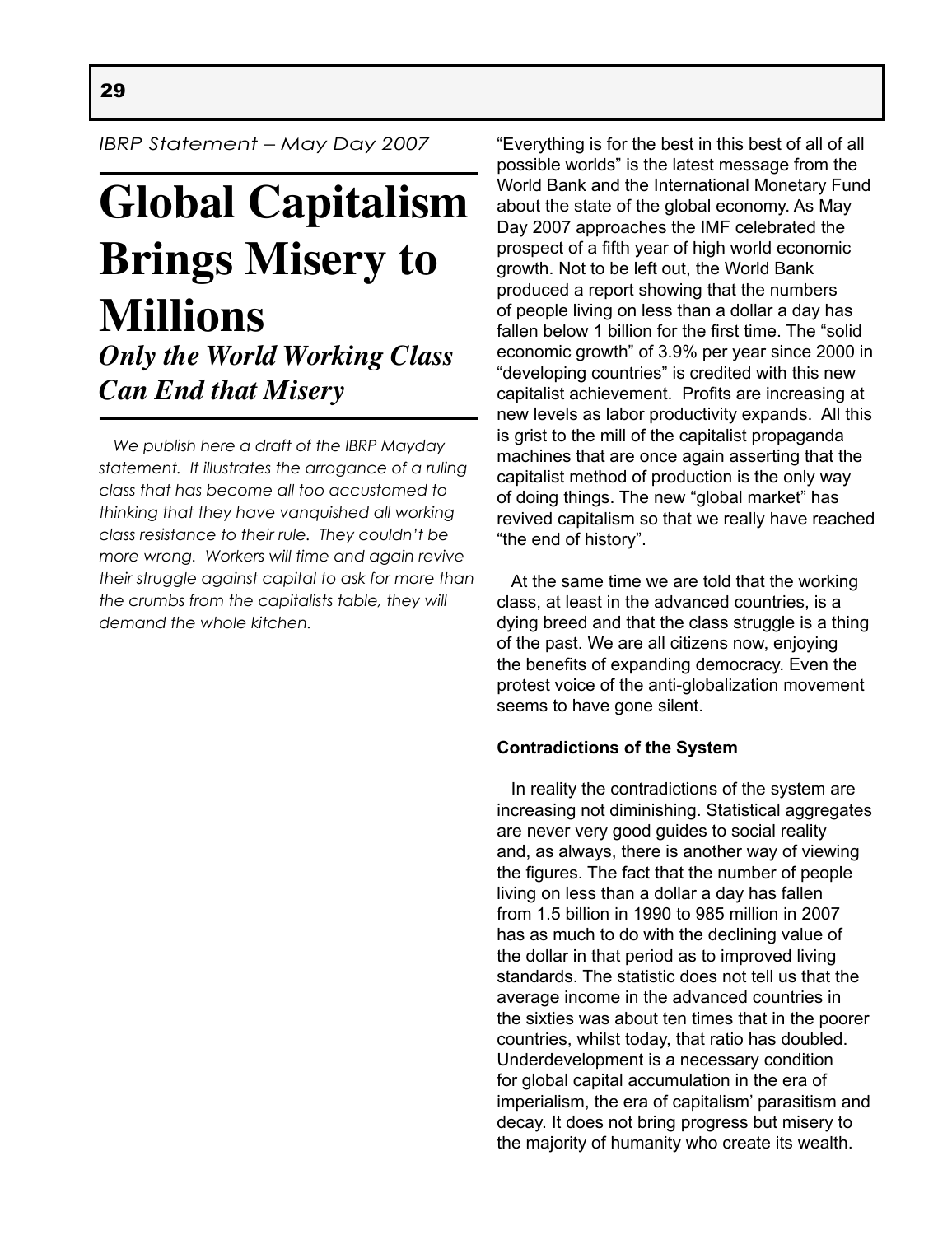*"This year British capitalism is celebrating 200 years since the British Parliament voted to end the slave trade in 1807. What they don't say is that this was done because wage slavery is a lot more efficient to exploit than chattel slavery (as a slave owner has a material incentive to keep a slave alive but free wage laborers' costs can be driven below the level of subsistence)."*

Inequality is growing both between and within states. 80% of the world's workforce lives below what the advanced countries would consider the poverty line. And no statistic can tell us about the sum total of human misery of those who are either, not integrated into production, or work only as virtual slaves.

This year [British - ed.] capitalism is celebrating 200 years since the British Parliament voted to end the slave trade in 1807. What they don't say is that this was done because wage slavery is a lot more efficient to exploit than chattel slavery (as a slave owner has a material incentive to keep a slave alive but free wage laborers' costs can be driven below the level of subsistence). In China, according to Amnesty International, wage labor costs are kept low, despite labor shortages, because 200 million migrant workers have no legal status to live in the places where the work is. Pay is three to four months in arrears and with no right of residence they have no legal redress against employers. These workers produce the ridiculously cheap commodities of the advanced world and thus allow the wage rates there, especially of those on the minimum, to be frozen or reduced. The cheap cost of Chinese (not to mention Vietnamese and Indian) labor has a knock-on effect on living standards over the rest of the world. Precarious working conditions, lower wages, and a decline in the social provision of the state, are all part of the offensive of a globalized capitalist system of production. And in the advanced countries the myth is propagated that class no longer matters and that the class struggle is a thing of the past.

 The myth has some force, given that the rise in exploitation worldwide has meant that the capitalists have made us pay for the crisis of accumulation, which opened, with the devaluation of the dollar in 1971. But like so many phases in history there is a limited time scale for this situation to continue since the contradictions of the system have not gone away but on the contrary have intensified. Today 2% of the world's wealthy own over 50% of the world's wealth whilst even in the advanced countries the working class share of national GDP is falling. In short, exploitation is increasing. In the US the lowest earning 10% of the population live better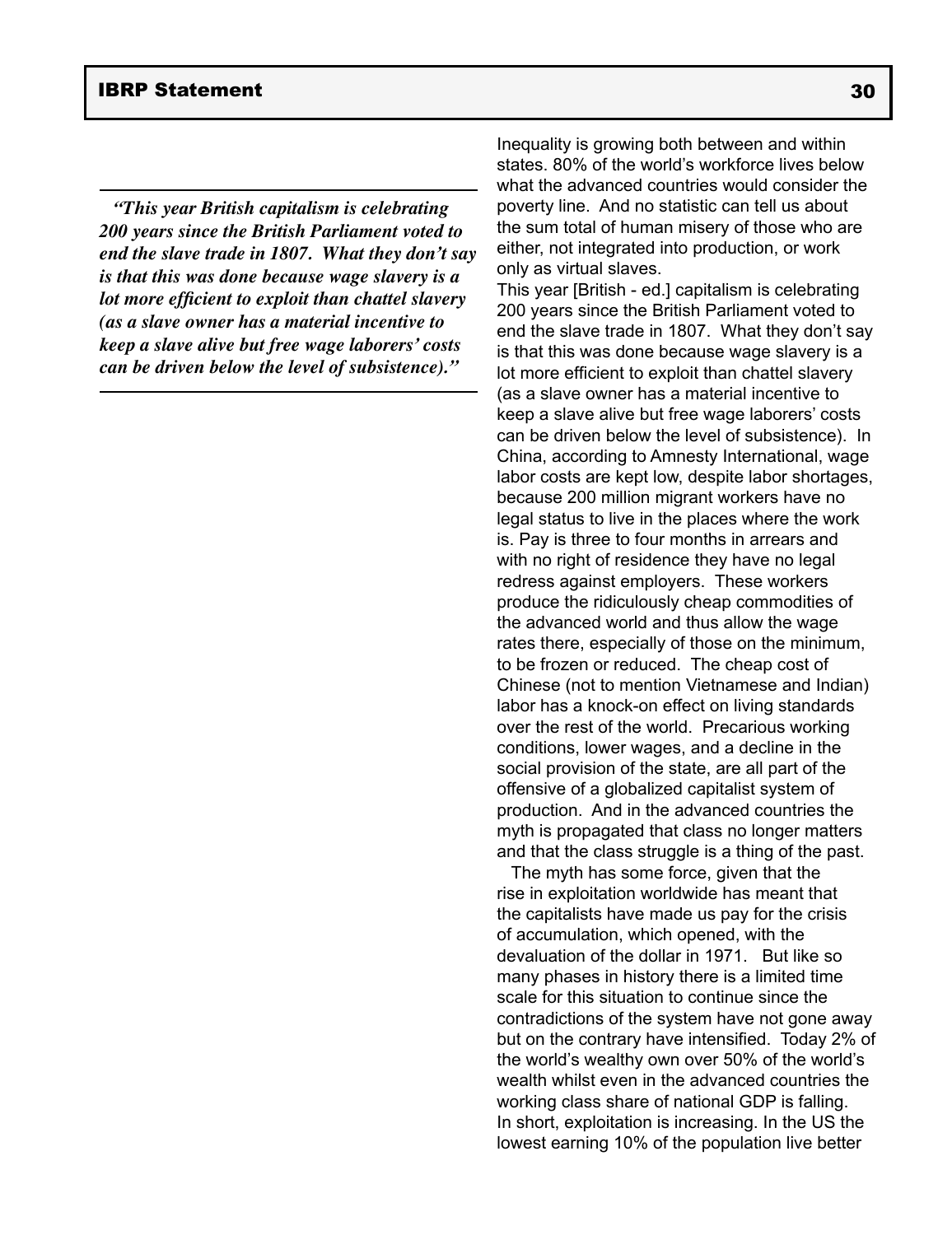*"Whilst capitalism has enjoyed long periods of comparative social peace these have never lasted. Irrespective of the mountains of debt and the gross speculative activity of finance capitalism a crash in this sphere will not bring a better society of itself. That can only come from the growing anger against the system itself."*

than two thirds of the rest of the world but as the Swiss Bank UBS research showed "we find that low income Americans have been in recession all this century". There is no greater demonstration that there is no trickle down effect under capitalism but a greater concentration of wealth in the hands of those who do not work whilst the arms of those who do work get ever more but ever thinner. Or as Marx put it in 1847:

*"Society as whole is more and more splitting up into two great hostile camps, into two great classes directly facing each other"*

### **The Alternative**

 And today some capitalists have grown extremely nervous about this. No less a figure than Ben Bernanke, Chairman of the US Federal Reserve has suggested that "global inequalities" are the "greatest threat" to the stability of the system. Investment banks are commissioning research into the global poverty their activities have helped to create. They are right to be nervous. Whilst capitalism has enjoyed long periods of comparative social peace these have never lasted. Irrespective of the mountains of debt and the gross speculative activity of finance capitalism a crash in this sphere will not bring a better society of itself. That can only come from the growing anger against the system itself. In Capital Volume III Marx wrote that "in the last resort the cause of all real crises" lies in the "restricted consumption and poverty of the masses". Perhaps this is what Mr Bernanke has been reading?

 But the crisis in whatever form it manifests itself cannot have anything other than a solution of increasing barbarism unless those masses in the world's working class develops a consciousness of their own place in the scheme of things, and develop their own program. This is not about yet again simply begging for wage rises, nor is it about trust in a populist who pretends to redistribute wealth, like a Chavez. The history of the twentieth century demonstrated that statecontrolled capitalism (as in Stalinist Russia) was still capitalism and not communism. It was not even a step towards it but simply another form of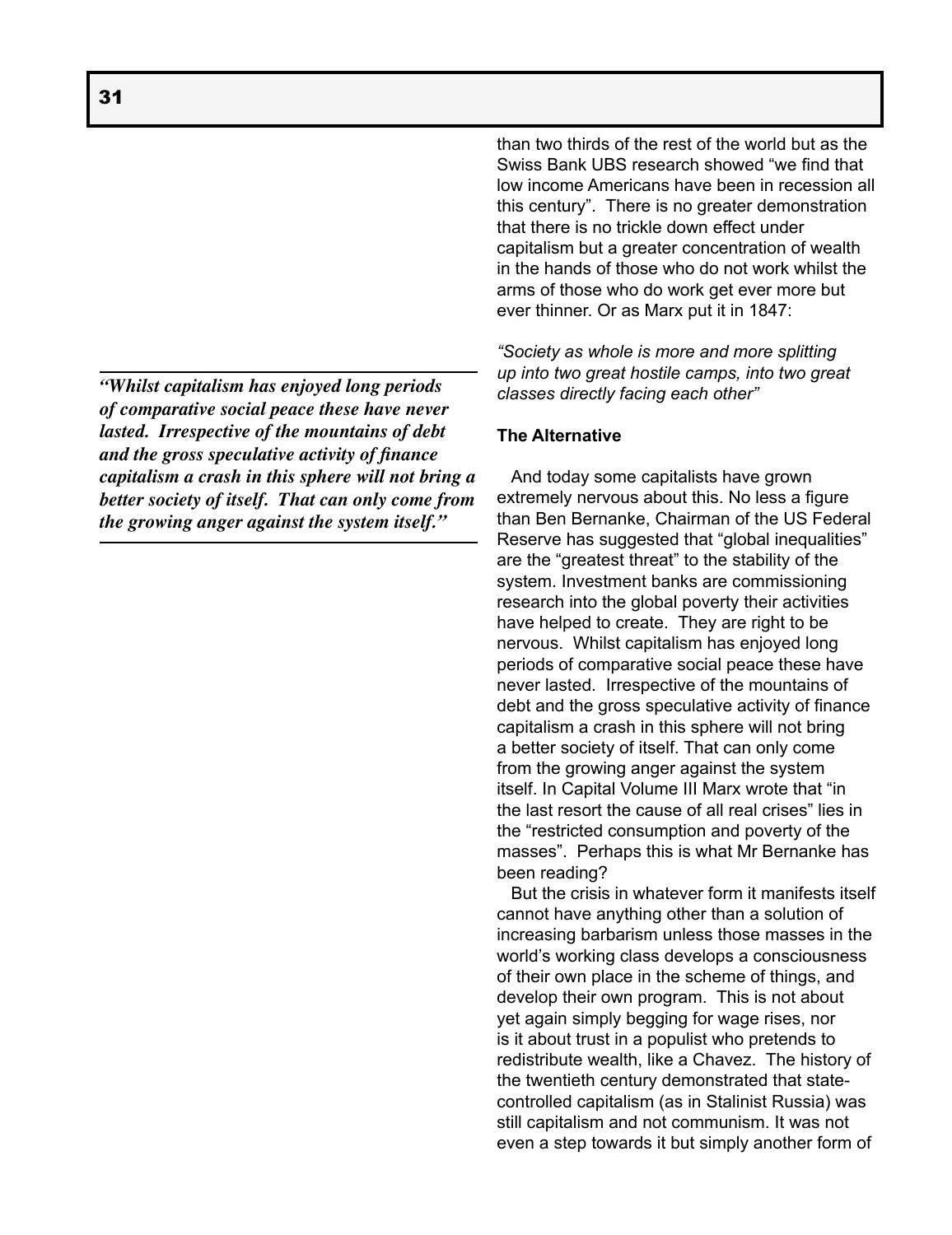extorting surplus value from the working class. Today there are enough resources to give everyone a decent existence without having long hours of labor but the current antagonistic system of production will not accede to this. Capital accumulation depends on the poverty of the vast majority. The vast majority, who create the world's wealth hold the key to ending it and to creating a better method of production. The class struggle will not go away although the deliberate censorship of news of thousands of workers strikes around the world makes it seem like that. The collective fight against capitalism's constant attacks has to give birth to a genuinely anti-capitalist movement, which for the first time actually attempts to implement the communist program. But this cannot come about overnight. Every partial struggle will lead to reflection on the nature of the system, and to greater numbers of workers becoming aware of the stakes. It is up to revolutionaries to be part of that struggle, and that reflection, and to win workers to the fight for a future communist society. Although we start from a weak base that is what the groups of the International Bureau are dedicated to, in order to help forge the future World Party of the Proletariat well in advance of such a historic showdown. Such a party will not be an instrument of rule but a leadership in the struggle, fighting against all the false alternatives that a decaying and desperate system will throw in the workers' path.

 The real alternative is stark. Either capitalism carries on increasing the misery of millions, creating hunger, famine, environmental disaster and even more war, or the working class re-asserts itself politically as a class and rediscovers its own program. The great issue of history remains their barbarism versus our socialism.

### **Workers of the World Unite! We have a World to Win!**

*International Bureau for the Revolutionary Party May 1st 2007*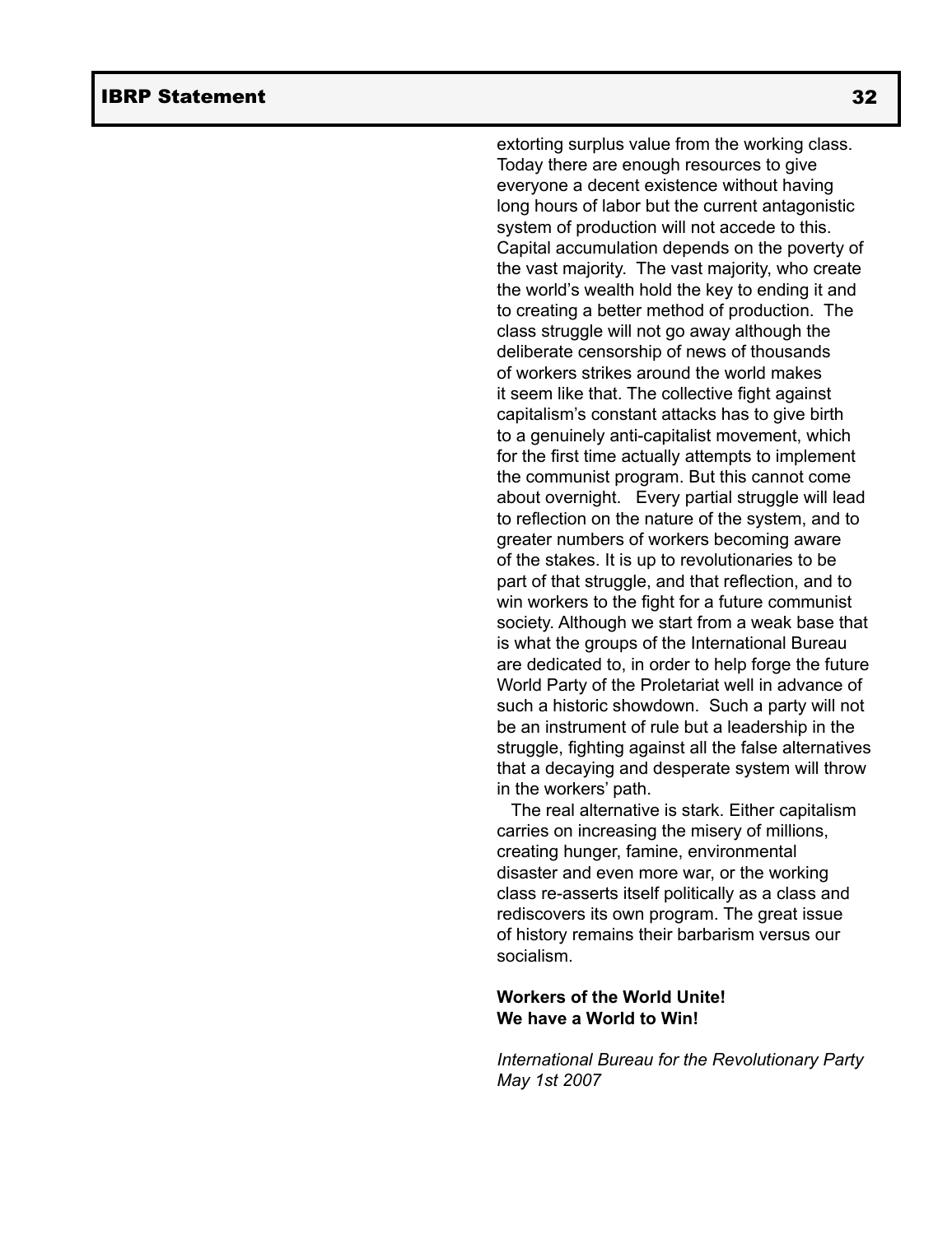### *Platform of the IWG/GIO*

### *Who we are*

In April of 2002 the publishers of *Internationalist Notes* (US) and *Notes Internationalistes/Internationalist Notes* (Canada) decided to unify their efforts and constitute themselves as the *Internationalist Worker's Group/Groupe Internationaliste Ouvrier*. The IWG is currently the organizing committee of the International Bureau for the Revolutionary Party in the US and Canada. This came as the result of years of contact and familiarization with the positions of the IBRP. The comrades of *Battaglia Comunista (Partito Comunista Internazionalista)* in Italy and the *Communist Worker's Organisation* in Britain came together in 1984 to form the IBRP and were joined by *Bilan et Perspectives* (France) in 2000.

### *What defines us as Internationalist Communists*

We believe that the world revolutionary party is indispensable for the overthrow of the dictatorship of capital. This party must be the product of worker's struggles and represent the most conscious vanguard elements of the working class. This vanguard is not in any sense an elite group standing above and apart from the struggles of the class. It is not a party of generals giving orders rather it is on the frontlines of the class struggle. The party draws out the lessons of these struggles and points the way forward for the class. It has always been our position that the emancipation of the working class is the task of the workers themselves. It is a task that cannot be delegated, not even to the most conscious and prepared revolutionary party.

The foundations for this revolutionary party must be prepared for, before the revolution arises; when the revolutionary crisis arises it will be too late. History teaches us that there will be no successful revolution without a revolutionary party in the vanguard of class struggle. This revolutionary

party will not arise spontaneously. It requires the conscious effort of the most conscious layers of the working class to bring it into being. Although the IWG-GIO supports laying the groundwork for a world revolutionary party of the proletariat it does not claim to be that party. We work, within the common framework of the IBRP, towards this goal.

### *Bourgeois parties*

All parties and groups that have claimed to be parties and organizations of the proletariat (Social Democrats, Stalinists, Maoists, Trotskyists, etc.) are enemies of the proletariat and today act as the left arm of the bourgeoisie. They pose as defenders of the working class when in fact they are precisely the opposite. All states that call themselves "socialist" or were once called "socialist" were in fact state-capitalist formations. The organizations that supported these states or cooperated with those that supported those states are the enemies of the proletariat. However the Russian Revolution of 1917-1918 still remains a brilliant inspiration to us. This revolution represents the only overthrow of the capitalist class that achieved any degree of success. This revolution was crushed through civil war (1918-1921) imposed from without and destroyed through counterrevolution from within. As yet there have been no socialist states in the world.

### *Imperialism*

Capitalism is imperialism and imperialism means war. From its very outset the rule of capital began to penetrate into every sphere of social life, into every corner of the globe. This process cannot be altered or reformed. Imperialism represents the most advanced stage of development reached by capitalism, it is not a political or military policy carried out by a government. The imperialist phase of capitalism opened with the outbreak of the First World War. This signified that the division of the world among the centers of imperialist power was finished. From this time onwards the bourgeoisie could only expand at the expense of their rival capitalists in a brutal struggle for the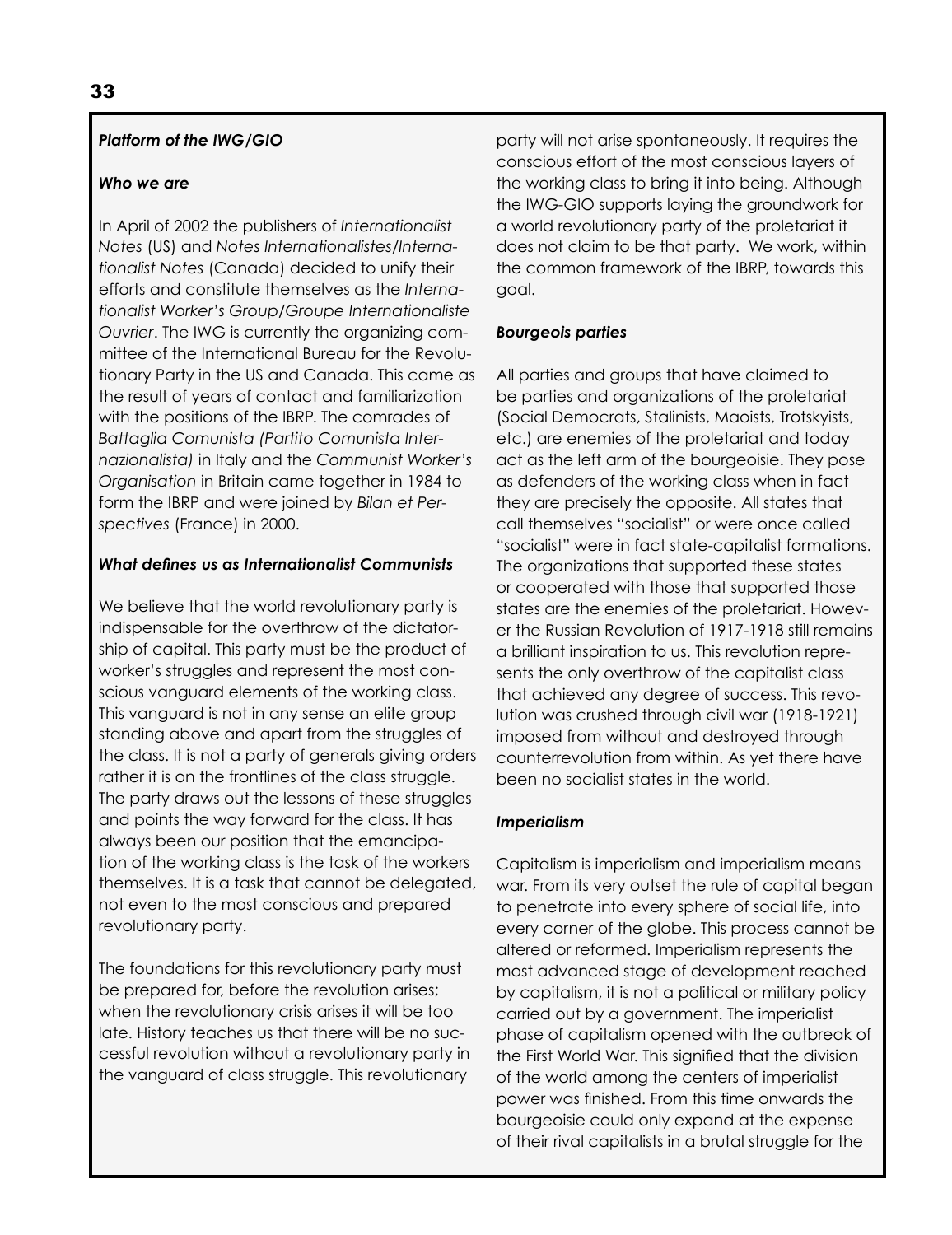re-division of the planet. Hence, we as revolutionaries do not side with any imperialism great or small. We do not enter into united fronts with bourgeois parties nor do we mix the interests of the proletariat with any faction of the bourgeoisie.

### *National Liberation Movements*

We do not call for the support of national liberation movements or for national self-defense because these movements mix the interests of the proletariat with the interests of their oppressors. Any calls for the support of movements of national liberation serve the capitalist class by mobilizing workers in the support of the re-division of the world in favor of one faction of the bourgeoisie or another.

### *Anti-fascism*

Anti-fascism is an ideological tool the capitalists use to get workers to defend one faction of the bourgeoisie over another. Fascism is a form of the rule of the bourgeoisie, like Stalinism or Democratic Capitalism. The support for and defense of democratic capitalism will not help workers in their task of overthrowing the rule of capital regardless of the political cloak that the capitalist class wears. We fight capitalism in whatever form it takes.

### *Elections*

Elections serve to suck workers into voting in a system created by the capitalists which gives their oppressors the appearance of a popular mandate. Elections cannot be used to win reforms on the behalf of workers nor can they be used as a platform for spreading revolutionary propaganda.

### *Unions*

In the epoch of imperialism unions have been transformed from organizations for the defense of workers immediate interests into organizations for the control of workers by the bourgeoisie. They

serve the interests of capital by disciplining workers and sabotaging their struggles at every turn. Unions cannot defend workers nor can they overthrow the capitalist class. They cannot be made revolutionary through a change of leadership nor can they be reborn as revolutionary unions.

We stand against the petty sectionalism and self-absorbed narrow-minded focus of pettybourgeois issue movements. The many facets of capitalist oppression must be understood in their proper historical-material context. We stand against all forms of exploitation and oppression but without the overthrow of the capitalist class the system that breeds exploitation and oppression will remain intact.

### *Our tasks*

As Internationalist Communists our primary tasks are to agitate among workers wherever and whenever possible, to develop and spread the revolutionary press and to lay the groundwork for a theoretically prepared and centralized revolutionary organization. It is through debate and confrontation, the clarification of theory, that revolutionaries are defined from the left swamp.

Our theoretical positions arise from our historical experience as a political tendency. Organizationally we draw our experience from the Internationalists of the Italian Communist Left in its struggles against capitalist counterrevolution – Stalinism, fascism and democracy. This political tendency provides us with a theoretical perspective that is unique when compared to the sterile political tendencies that many of us are familiar with. In the pages of our press we shall attempt to clarify our positions. We ask that you support us in this work.